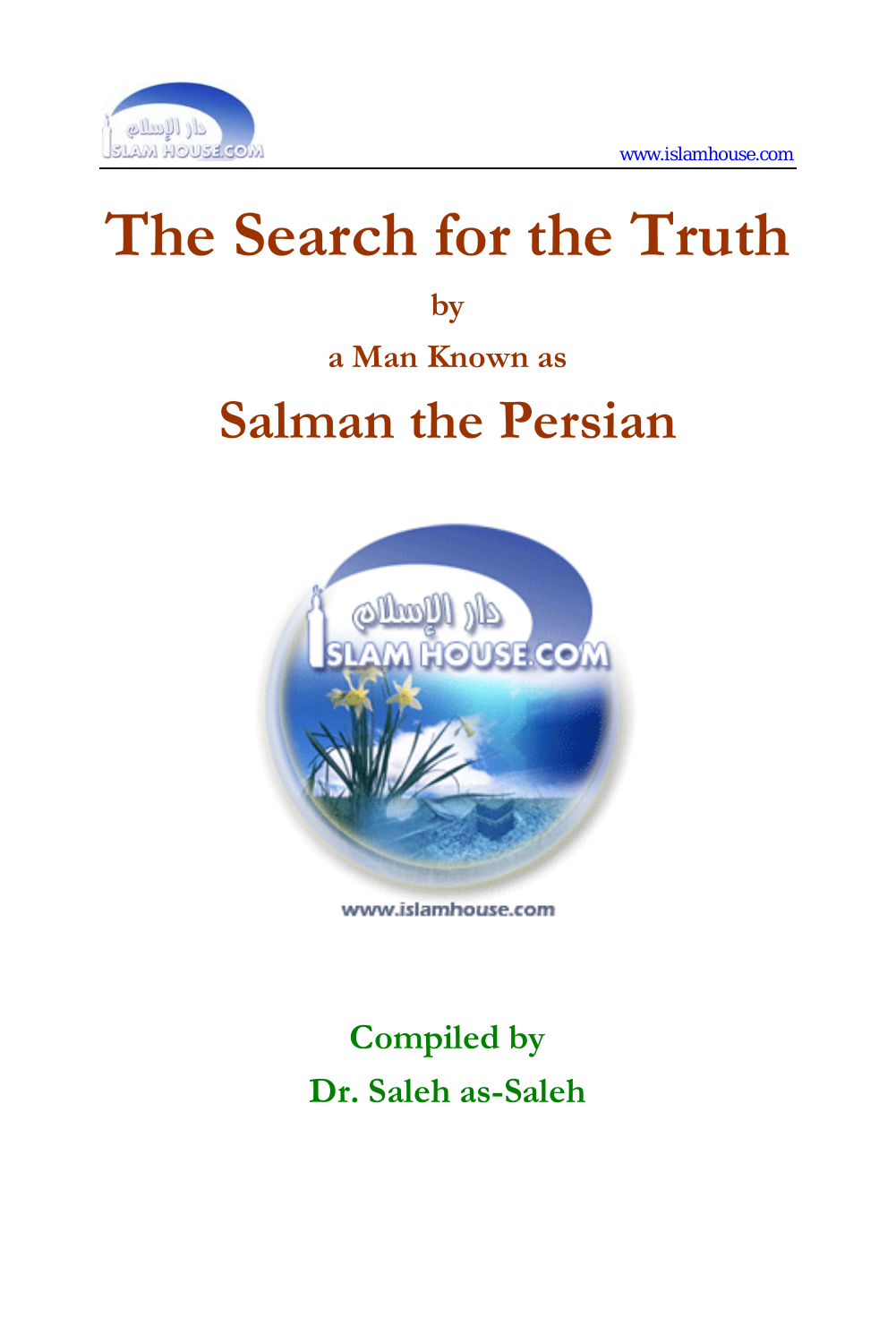

بحث عن الحق 

باللغة الإنجليزية

د. صالح الصالح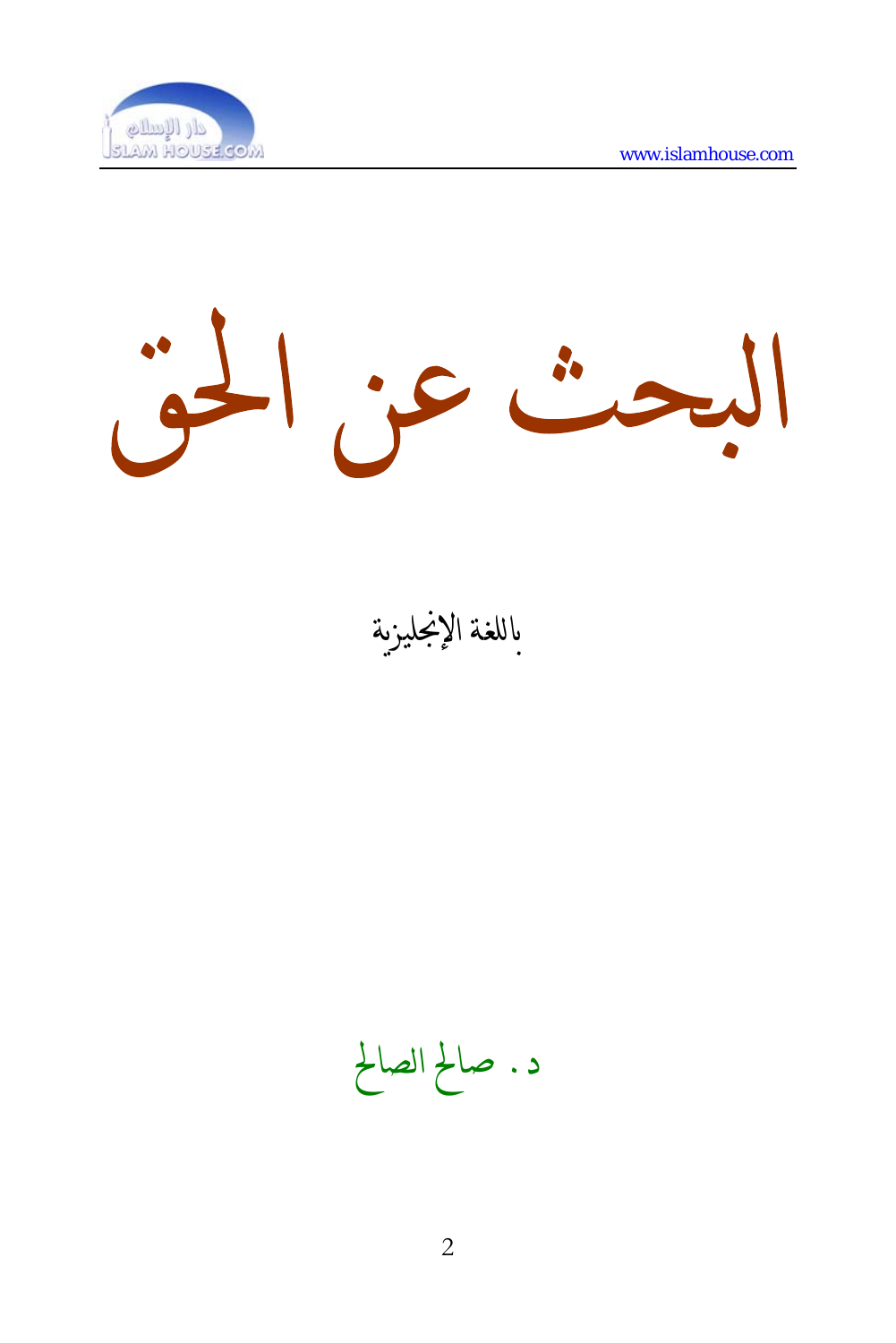

#### Second Edition, 1425/2004

© Copyright

All rights reserved. This book may be reproduced for charitable purposes only.

We would like to express our sincere appreciation to those who contributed to the publication of this book. May Allah reward them for their efforts. If you have any corrections, comments, or questions about this publication, please feel free to contact us at:

**[en@islamhouse.com](mailto:en@islamhouse.com?subject=Comments%20about%20book%20%22en10%22)**



www.islamhouse.com 1425 H [10]

Published by:

The Islamic Propagation Office in Rabwah

Tel. +4454900 - 4916065 Ext. 26 - 27

Email: **[en@islamhouse.com](mailto:en@islamhouse.com?subject=Comments%20about%20book%20%22en10%22)**

**www.islamhouse.com**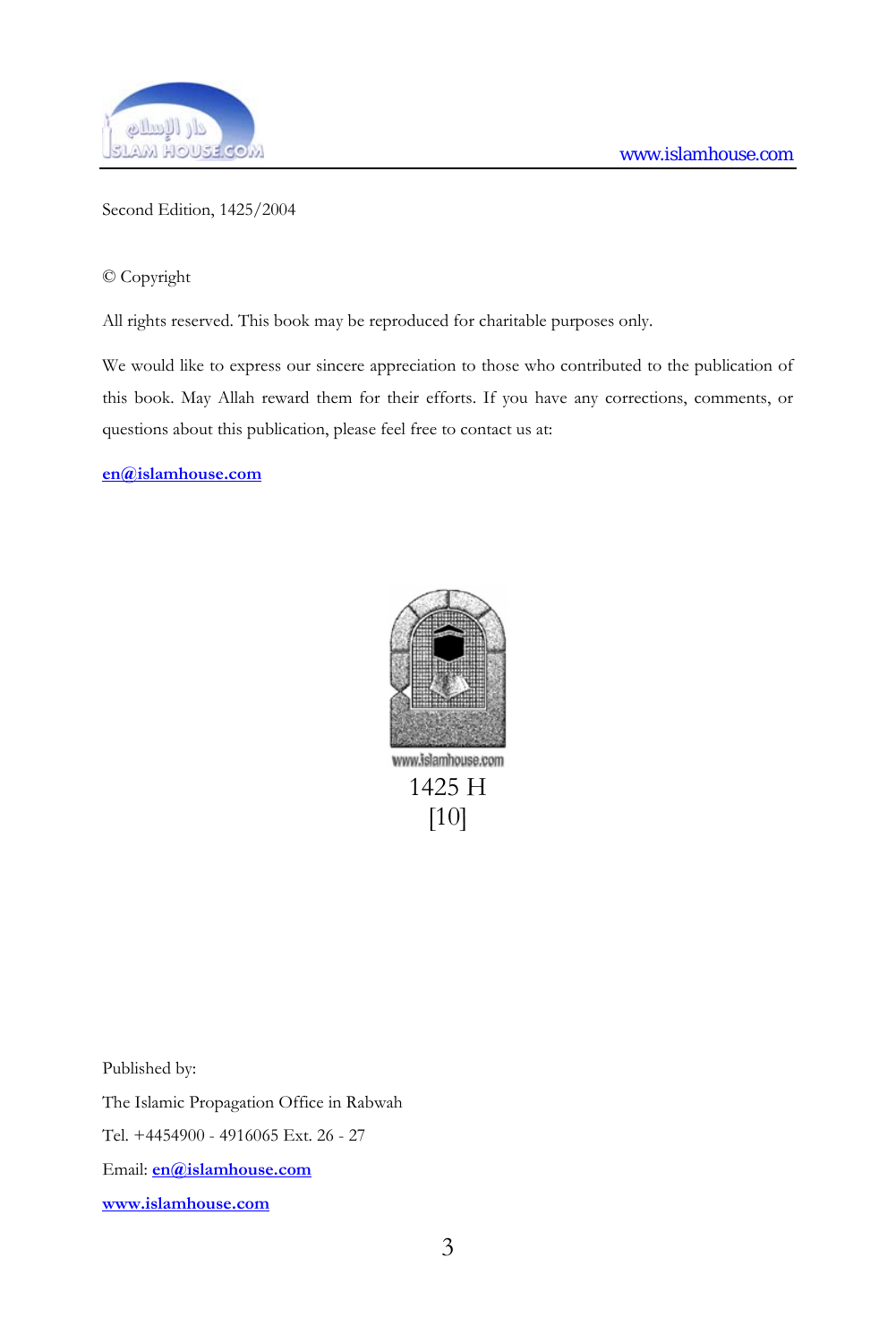

 $\frac{1}{\sqrt{1-\frac{1}{2}}\sqrt{1-\frac{1}{2}}\sqrt{1-\frac{1}{2}}\sqrt{1-\frac{1}{2}}\sqrt{1-\frac{1}{2}}\sqrt{1-\frac{1}{2}}\sqrt{1-\frac{1}{2}}\sqrt{1-\frac{1}{2}}\sqrt{1-\frac{1}{2}}\sqrt{1-\frac{1}{2}}\sqrt{1-\frac{1}{2}}\sqrt{1-\frac{1}{2}}\sqrt{1-\frac{1}{2}}\sqrt{1-\frac{1}{2}}\sqrt{1-\frac{1}{2}}\sqrt{1-\frac{1}{2}}\sqrt{1-\frac{1}{2}}\sqrt{1-\frac{1}{2}}\sqrt{1-\frac{1}{2}}\sqrt{1-\frac$ 

إذا ان لديك أي سؤال أو اقتراح أو تصحيح يرجى مراسلتنا على العنوان التالي:

 $\mathbb{C}$ 

**[en@islamhouse.com](mailto:en@islamhouse.com?subject=Comments%20about%20book%20%22en10%22)**

en@islamhouse.com :

www.islamhouse.com :

هاتف: ٤٤٥٤٩٠٠ – ٤٩١٦٠٦٥ تحويلة ٢٧-٢٦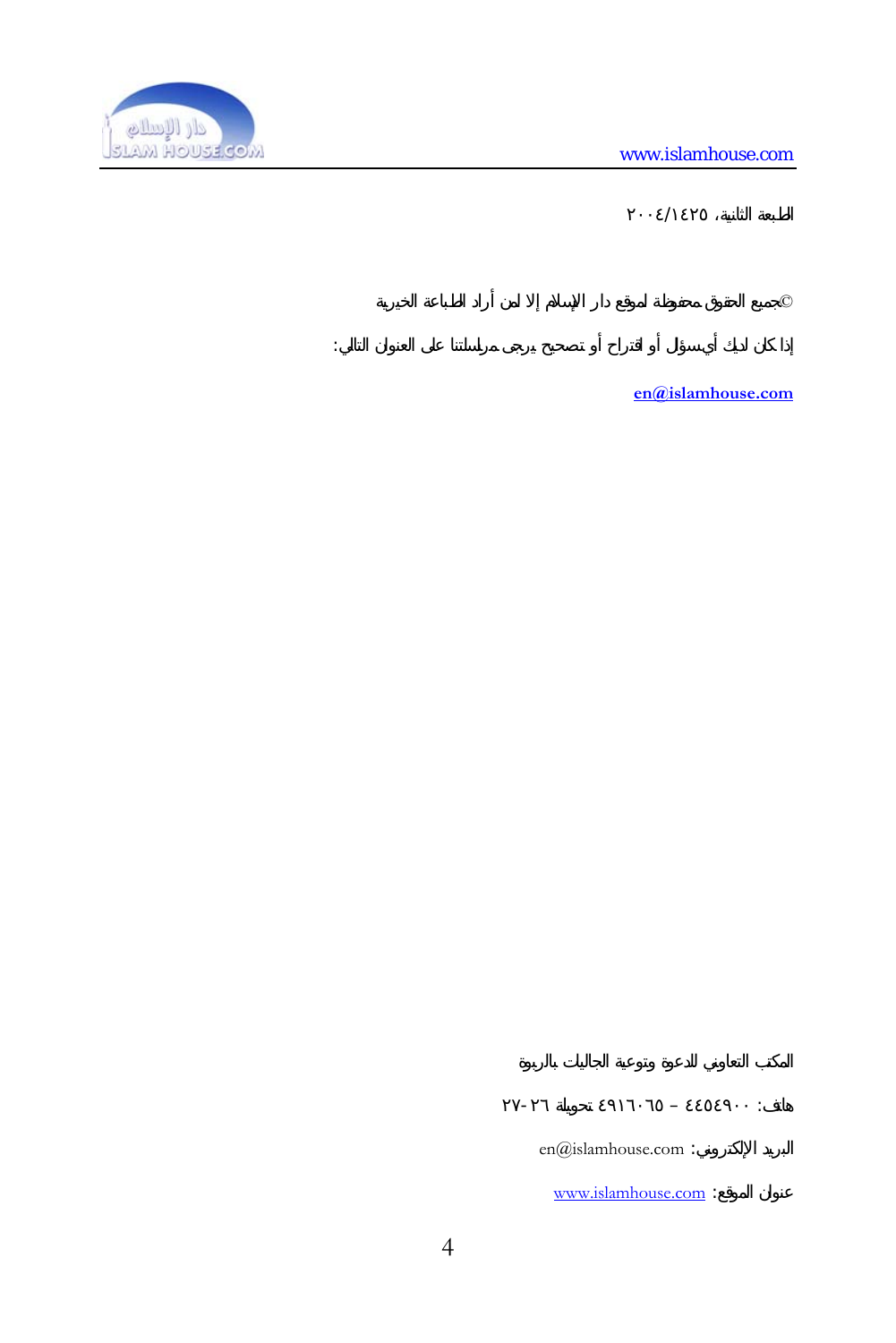

## **Table of Contents**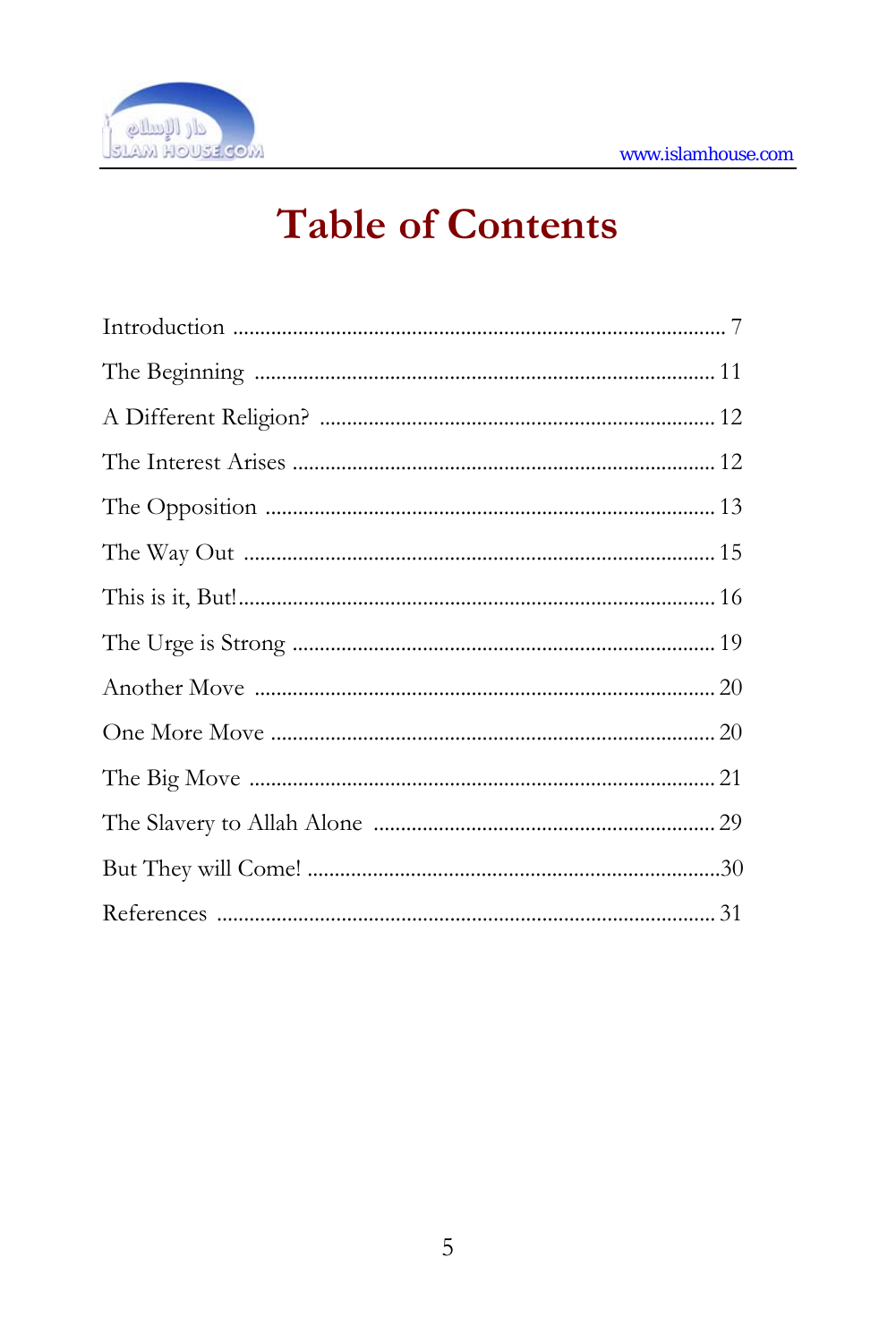

#### **In The Name of Allah, the Most Merciful, the Most Compassionate.**

## **Introduction**

All Praise is due to Allah; we praise Him, seek His Help, and seek His forgiveness. We seek refuge in Allah, the Most High, from the evils of our own selves and from our wicked deeds. Whomsoever Allah guides, none can misguide him, and whomsoever Allah leads astray, none can guide him. I bear witness that there is no true deity worthy of being worshipped except Allah, Alone, without any partner or associate. I further bear witness that Muhammad is His true slave and Messenger. May Allah, the Exalted, bestow His Peace and Blessings upon the final prophet, Muhammad, his good and pure family, and upon all of his noble companions.

Today, many people are curious about Islam, but their knowledge about this faith may vary. Their knowledge may have been gained from an article, a book, or part of a religious text book at high school they may have read. They may have known some Muslims, passed by a Mosque, watched a documentary or the evening news, or they might have traveled to a Muslim country. To some, Islam is 'just another religion', but for many others, it has become something 'interesting' to 'look' at. I have written this book for those who are searching within themselves for answers to the many questions they have. "Who am I? Who is the True God? What is the true road to salvation? Is it Islam? If I become a Mus-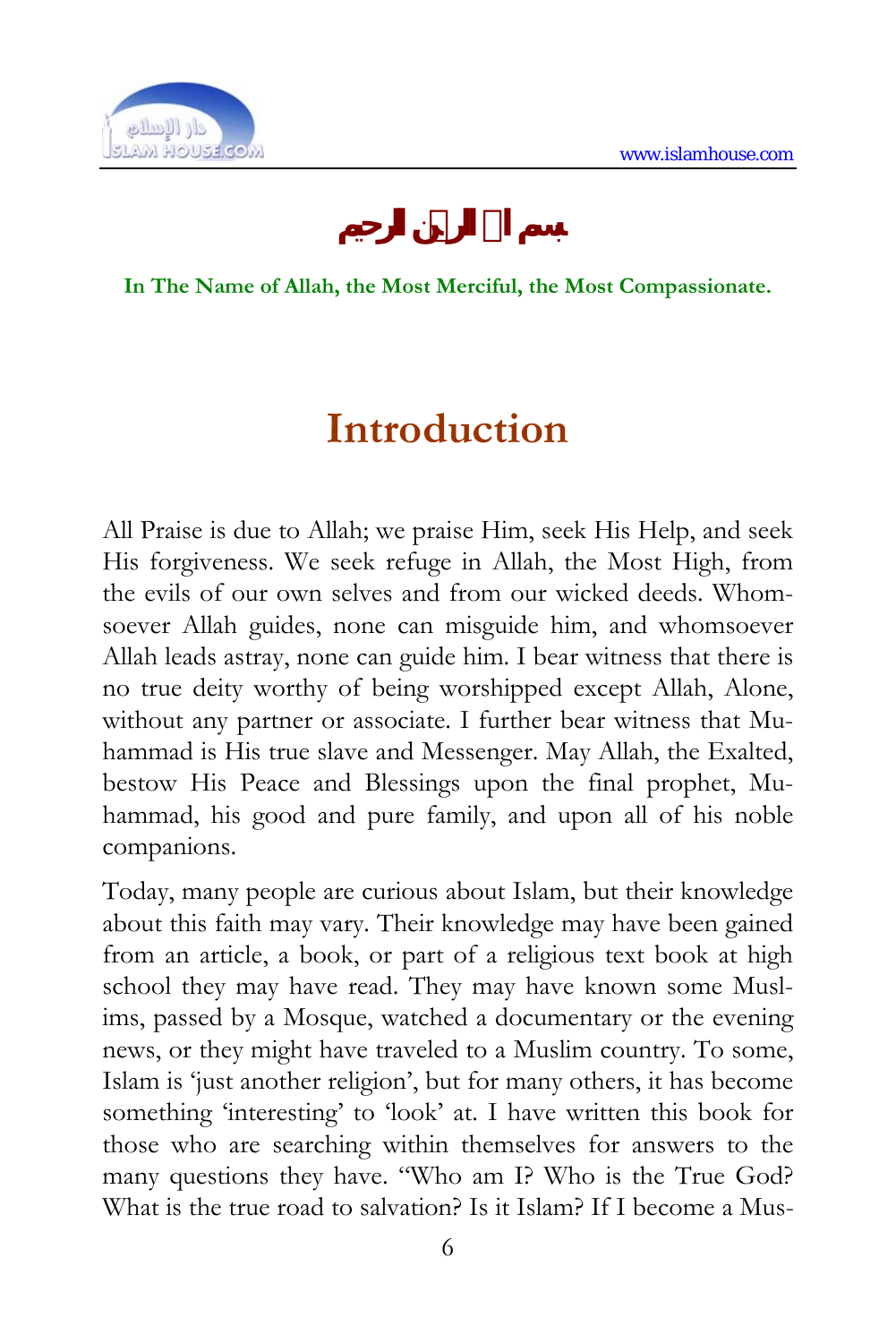

lim, what does it mean to me, my family, and the society at large?"

Today, many people realize that all of the materialistic and secular progress which has taken place in society has produced a spiritual vacuum, which in turn has led to social, economic, political and psychological problems. For this reason, those who previously said, "Let us live this life and enjoy it," or "Hey! We don't want to know about God," are now again searching for the truth. They are raising questions similar to those raised above. This is because the innate nature of man recognizes what is good and bad, and what is true and false. It does not feel at ease when Allah's attributes are degraded, and also when humanlike qualities are associated with Him. It recognizes that there can be no more than One and Only True God, and thus One and Only true religion accepted by Him. Allah does not request some of the creation to worship Him alone, while ordering to worship Jesus  $\mathbb{N}^1$  Buddha, fire, light, Krishna, Joseph Smith, the Sun, the Moon, Khomeini, Rama, temples, Prophets, Eliajah, Farakhan, a cross, a tree, a triangle, saints, priests, monks, or anything else.

Everything besides Allah is a creation! They are imperfect. They are in need of others, but Allah is Self-Sufficient. He is The First, having nothing before Him, and The Last, having nothing after Him. To Him is the Final Return. He does not beget nor is He begotten. No human gave Him the name Allah; rather, He named Himself with this name. It means 'the True and Only Deity Who Deserves to Be Worshipped'. He is not a nationalistic or a tribal god. He is the Creator of everything. He, therefore, deserves that

<sup>1</sup> This symbol represents the phrase ' 'alayh-is-Salam' which means: peace be upon him. Out of respect, Muslims are commanded to state this phrase after mentioning the name of any prophet or messenger.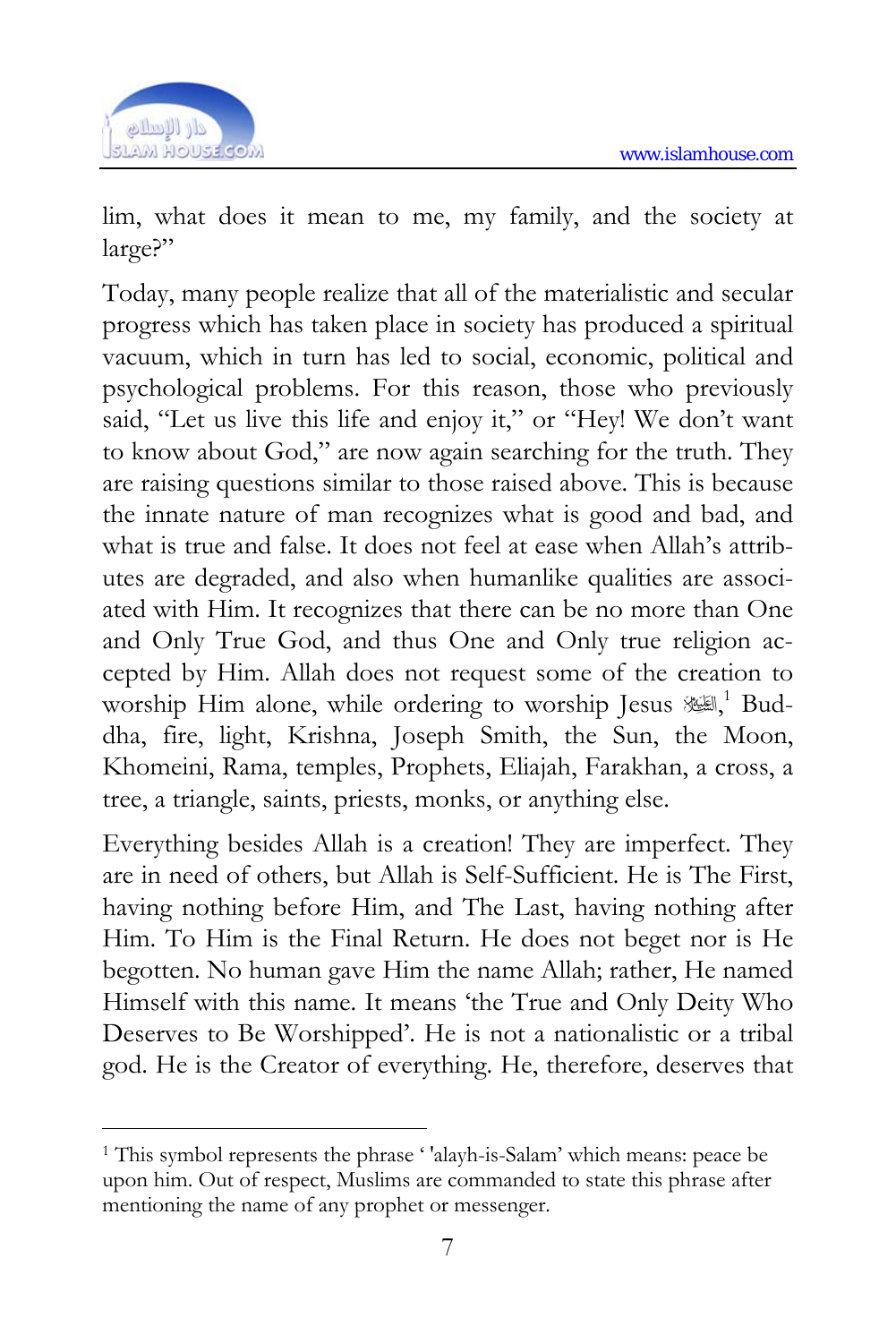

we submit to Him Alone, and He called this type of submission 'Islam'.

Confusion, though, came on the part of man when people started to worship creation, whether animate or inanimate, besides Allah! In the final Revealed Message to mankind, the Qur'aan**,** Allah clearly explains the purpose for man's presence in this world. Outwardly and inwardly, man is called to live in accordance with Allah's way. This is the meaning of worship in Islam, and it is the purpose for which we all have been created. There are those, though, who accept Allah as the Only True God who deserves to be worshipped, but do not live in accordance with Allah's commandments. Their practices are deviated from Islam. They are not the criteria upon which Islam should be judged. Islam is per fect but people are not. We are called to search into Islam.

The objective of this book is to call people to search for their salvation by examining the story of a long search by a man called Salman 'Al-Farisee', or 'the Persian'. Why not? Do we know everything? When we know that we do not even posses the air we breath, and that we were not created by nothing, nor did we create ourselves, it becomes natural that one desires to learn more about God (Allah), Who created us, gave us life, and Who, one Day, will call us back to Him. On that Day, there will either be endless bliss or endless torment.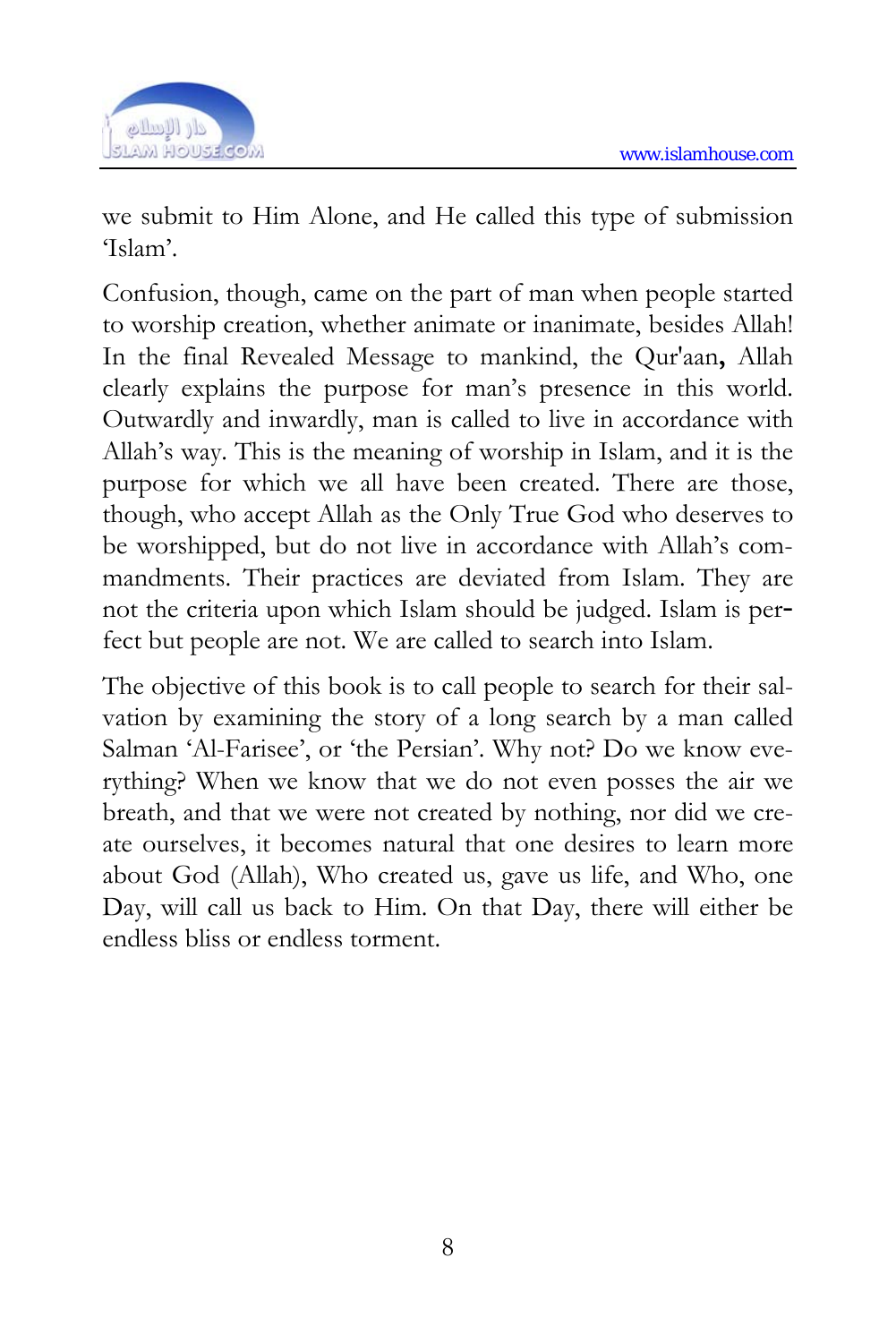

## **Salman and His Story**

## **The Beginning**

No one can tell the story of Salman better than he himself. Salman  $\text{#}$  narrated his story to one of the companions and a close relative of the Prophet Muhammad & by the name of Abdullah bin 'Abbaas, who in turn narrated it to others.<sup>3</sup> Ibn 'Abbaas said,

**Salman said, "I was a Persian man from the people of Is**fahaan<sup>4</sup> from a town known as Jayi. My father was the **town chief. To him, I was the most beloved creature of Allah. His love for me reached the point to which he**  trusted me to supervise the fire<sup>5</sup> he lit. He would not let it **die down."** 

This is an indication of good behavior of a son towards his father. Here Salman used the correct name of the true God, Allah. The name Allah is the same name used by all of the Prophets and Allah is the same name of God in the Aramaic language of our beloved Prophet Jesus .

-

<sup>2</sup> This symbol represents the phrase 'Sall-Allahu 'alayhi wa sallam', which means: May Allah exalt him and send peace be upon him. Out of respect, Muslims are commanded to state this phrase after mentioning the name of the Prophet Muhammad ...

<sup>3</sup> This hadeeth was related in the 'Musnad' of Imaam Ahmed.

<sup>4</sup> Isfahaan: A Region in northwest Iran.

<sup>5</sup> His father was a Magean who worshipped fire.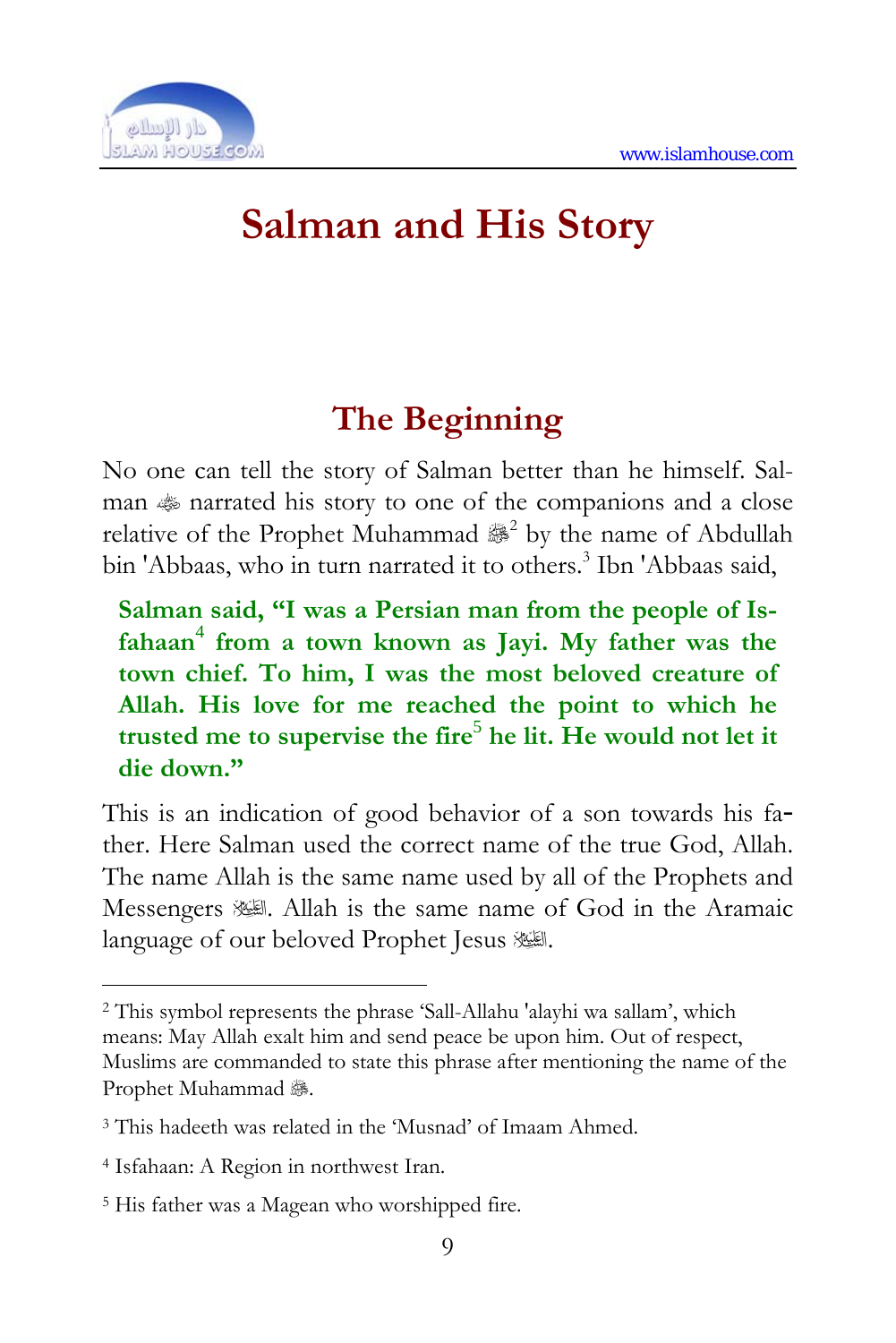

## **A Different Religion?**

**"My father owned a large area of fertile land. One day, while busy with his construction, he told me to go to his land and fulfill some chores he desired. On my way to his land, I came across a Christian church. I heard the sound of people praying inside. I did not know how people lived outside, for my father kept me confined to his house! So when I came across those people [of the church] and I heard their voices, I went inside to watch what they were doing."** 

### **Interest Arises**

**"When I saw them, I liked their prayers and became interested in their matter [i.e., religion]. I said [to myself], 'By Allah, this religion is better than that of ours.' "** 

Salman kept an open mind, free from blind imitation.

#### **"By Allah, I did not leave them until sunset. I did not go to my father's Land."**

Salman gave himself the time to contemplate this religion which he, at that point, thought was the correct belief. A perceptive and kind heart charged with patience are virtues which are necessary to free oneself from being confined to a thought such as, "O well! I will try to find out, but I'm too busy now," etc. Death may knock at the door sooner than one may hope.

#### **"I asked [i.e., the people of the church]. 'From where did this religion originate?' "**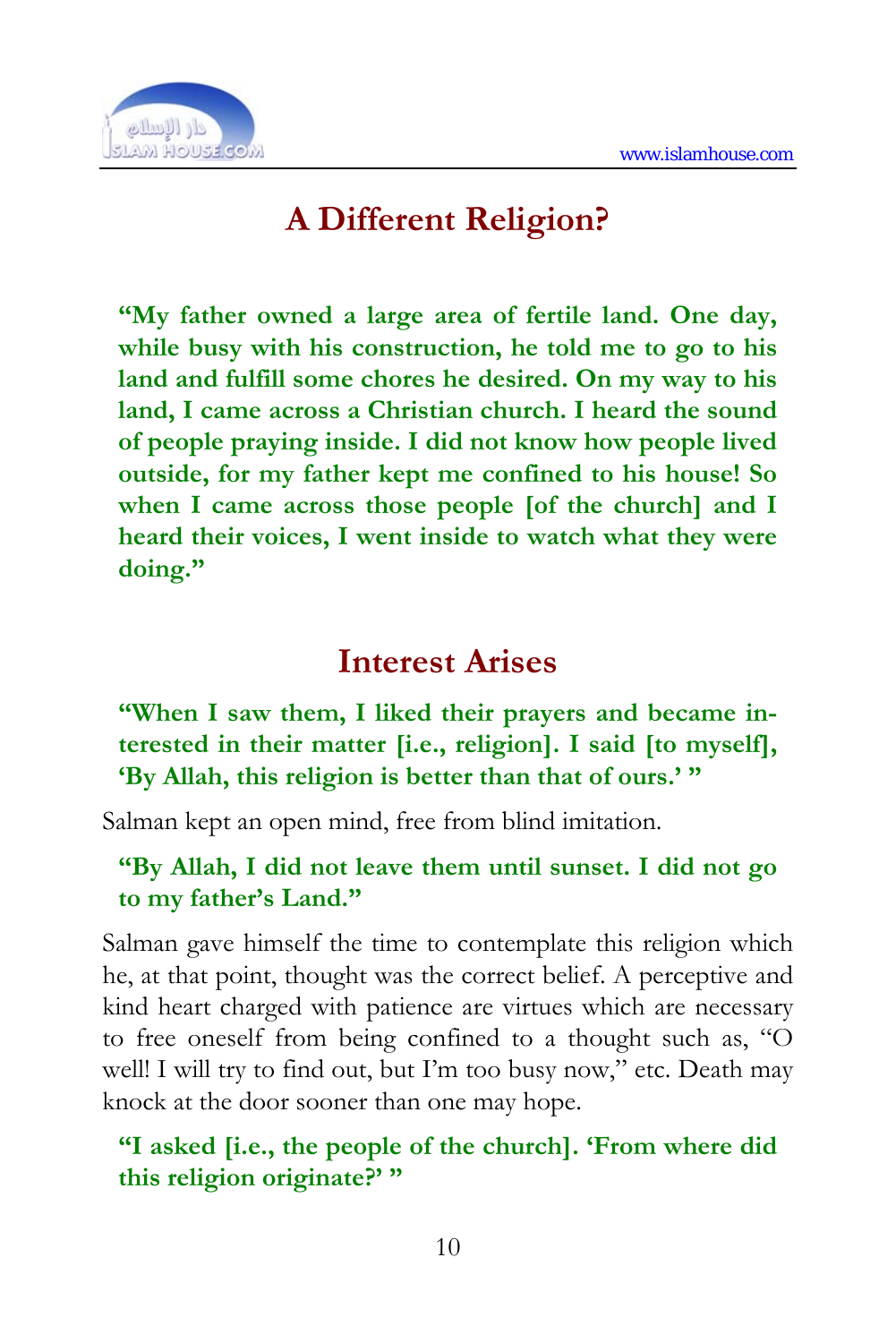

Seeking the 'origin' is a guide for those in search of the true religion. The 'origin' and 'essence' are essential terms that help in the search process. What is the 'origin' of Islam and what is its essence? Islam came from Allah, the Creator, the True God, and its essence is submission to Him to

**"They said, 'In ash-Shaam.'**<sup>7</sup>  **I returned to my father who had become worried and sent [someone] after me. Upon my arrival, he said, 'O son! Where have you been? Didn't I entrust you with an assignment?' I said, 'O my father, I came across some people praying in their church and I liked their religion. By Allah I stayed with them until sunset.' "** 

This is amazing honesty shown by a person who knows well his father's commitment to his religion. This is the kind of openness which one who is in search for the truth must have.

## **The Opposition**

#### **"My father said, 'O Son! There is no good in that religion, the religion of you and your forefathers' is better.' "**

This is the theme of all those who blindly follow others in matters of faith. It reminds us of the saying of Allah,

<sup>6</sup> This symbol represents the phrase 'Subhaanahu wa Ta'aalaa' which means: May Allah be exalted from what the disbelievers associate with Him. Out of respect, Muslims state this phrase after mentioning the Name of Allah.

<sup>7</sup> Ash-Shaam: The Levant. It encompasses the areas known today as Lebanon, Syria, Palestine, and Jordan.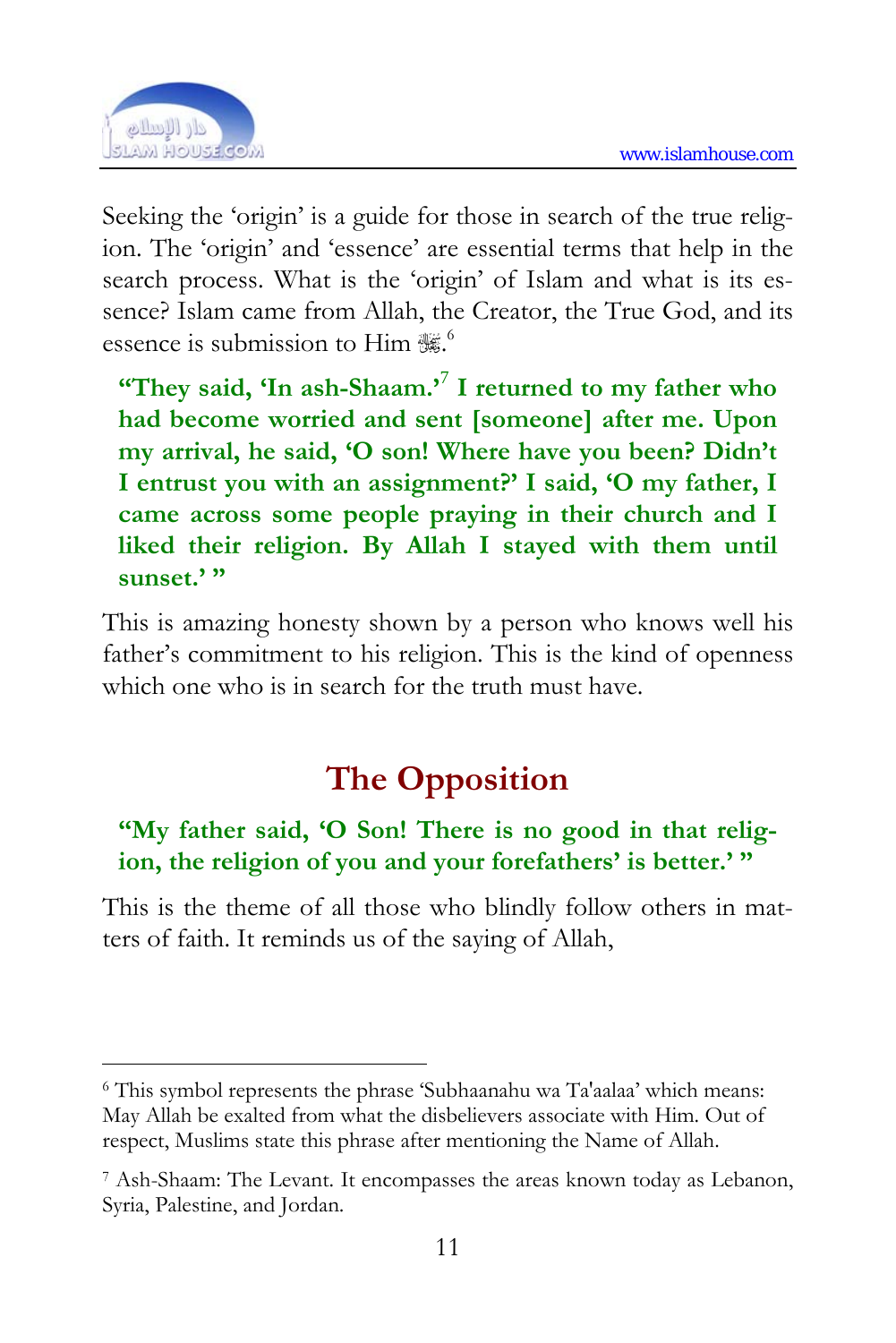

کِیْ وَقَالَ ٱلَّذِينَ كَفَرُواْ لَا تَسَمَعُواْ لِهَٰذَا ٱلْقُرَّءَانِ وَٱلْغَوَاْ فِيهِ لَعَلَّكُمْ



**"And those who disbelieve say, 'Do not listen to this Qur'aan, rather speak noisily during [the recitation of] it, that perhaps you will overcome.' "** 

[Surah al-Fussilat (41):26]



**"We found our fathers following a certain way and religion, and we guide ourselves by their footsteps."**  [Surah al-Zukhruf (43):22]



**"Nay, we shall follow that which we found our fathers (following)…"** 

[Surah Luqman:(31):21]



**"Never did we hear of this among our fathers of the old."** 

[Surah al-Mu'minoon (23):24]

Many times, when you talk to people who have converted to Is lam from other religions, they say that they heard the same argu-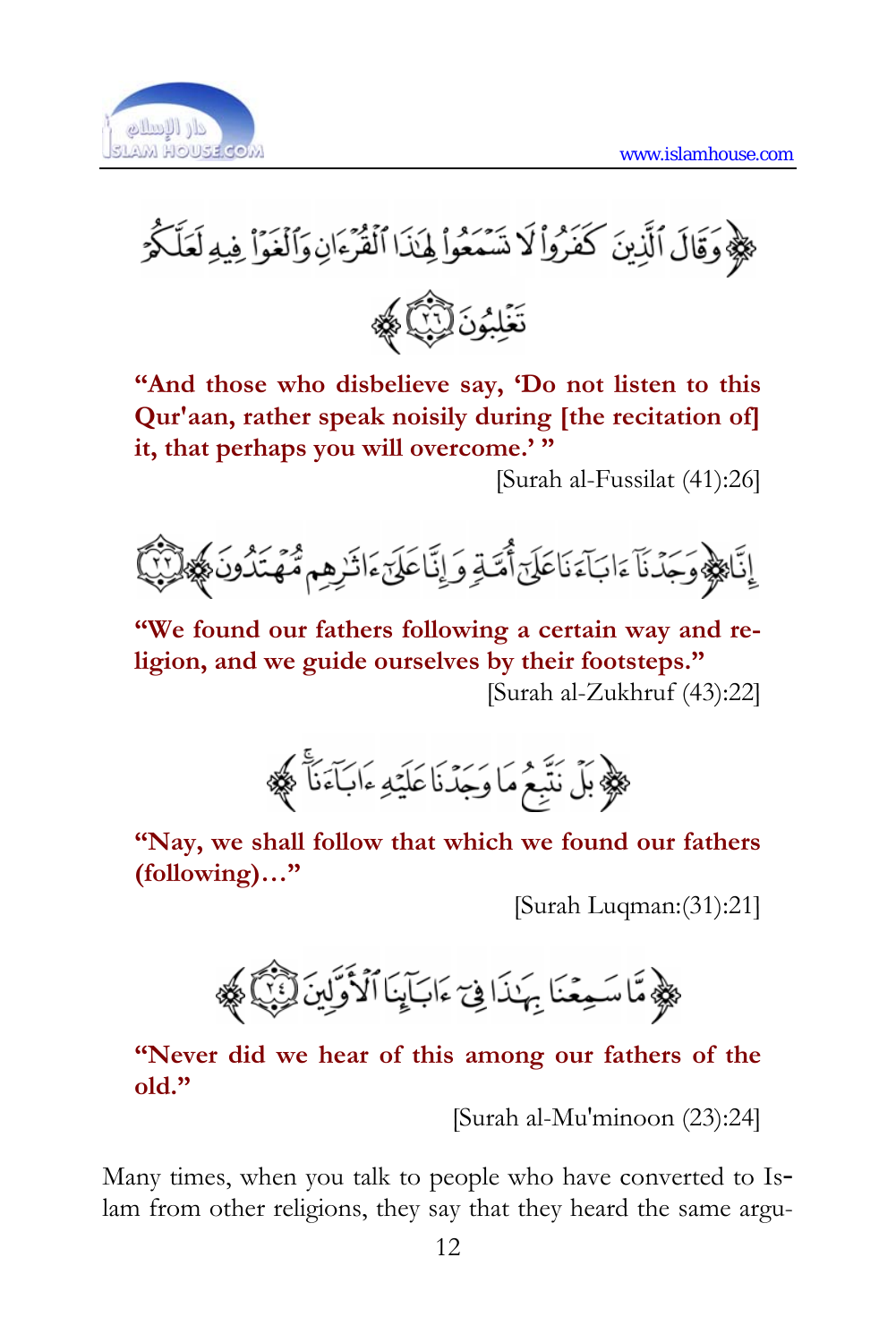

ments which Allah mentioned of the disbelievers. The issue is the same. It comes in the form of, "Do you want to leave the religion of your fathers and forefathers?" Not only that, but the parents and the family at large may take a stand against the convert. The magnitude of this opposition may range from actual life threatening situations to strong boycotting. This is the general trend, but there are, however, cases of minor opposition and neutrality.

#### **"I said, 'No, by Allah, it is better than our religion.' "**

He loved his father, but he did not flatter him. He didn't compromise about what he felt at that time as the truth. What was his father's response?

#### **Salman said, "He threatened me, chained me by my feet and kept me confined to his home."**

A father torturing his beloved son to sway him away from exploring the truth! Many prophets were opposed, accused, and illtreated by members of their own families because of their opposition to 'known tradition'! Did Salman stop there?

## **The Way Out**

**He said, "I sent a message to the Christians requesting them to inform me of the arrival of any Christian trade caravan coming from ash-Shaam. A trade caravan arrived and they informed me, so I then told [the Christians] to let me know once the people of the caravan finish their business and set off to return to their country. I [indeed] was informed [by them] when the people of ash-Shaam finished their business and were about to set off to their country, so I then let loose the chains from my feet and**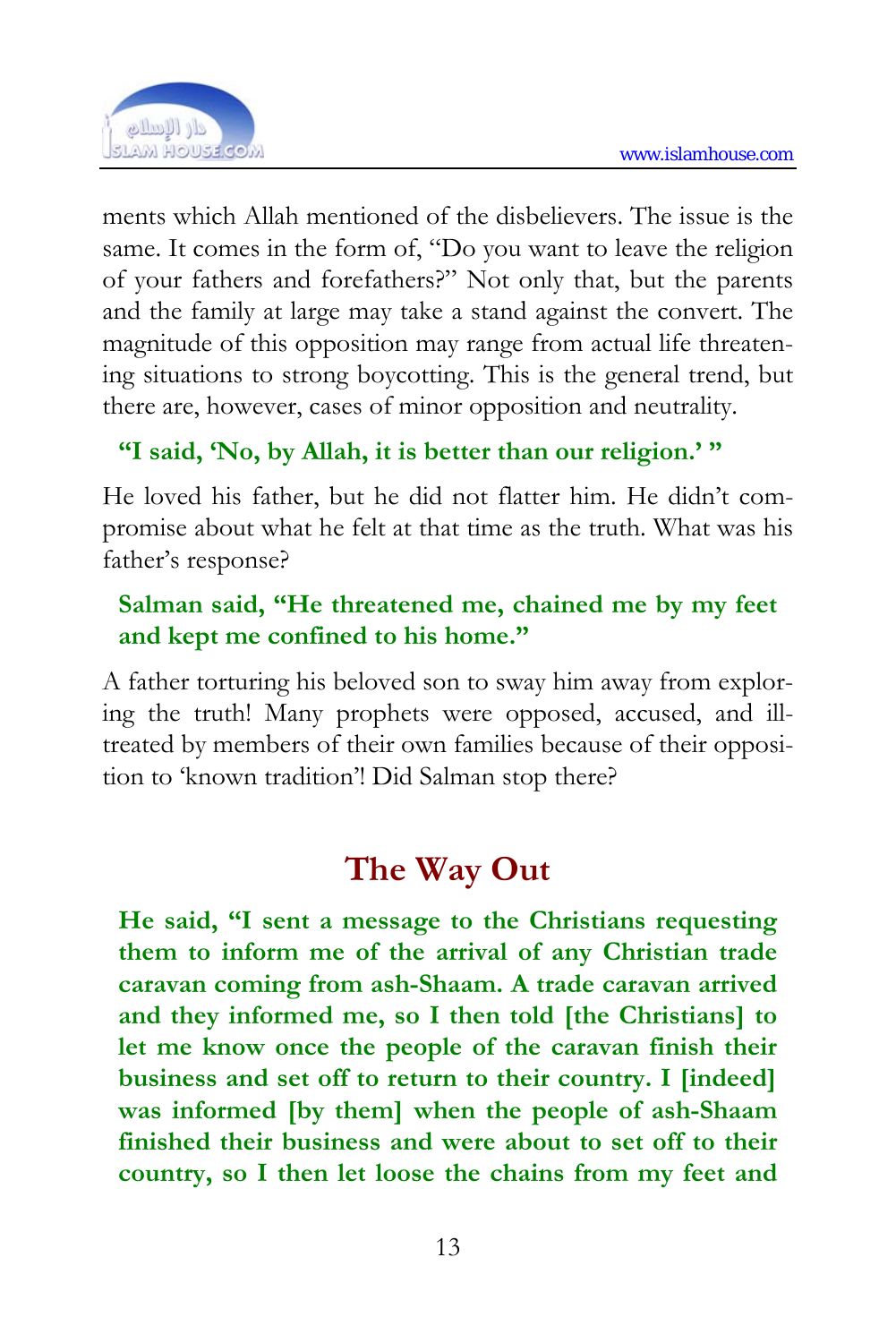

#### **accompanied [the caravan] until we reached ash-Shaam."**

He did not surrender to the unjust orders of his father. He was striving in the cause of the truth, which ultimately led him to realize the truth about the Creator, Allah.



"As for those who strive hard in Our<sup>8</sup> Cause, We will **surely guide them to Our Paths (i.e., Allah's religion, Islamic Monotheism)."** 

[Surah al-'Ankaboot (29):69]

Salman made up his mind and set out in search of the truth, regardless of the fact that it was a distant and strange land to him. Allah, Most Glorified and Exalted, knowing his honesty, assisted him by making it easy for him to find a means to travel to the land of ash-Shaam**.**

## **This is it, But..!**

#### **"Upon my arrival I asked, 'Who is the best amongst the people of this religion [of yours]?' "**

Salman was in search of the clear truth, and so he sought the best in faith amongst the people of ash-Shaam. Why not? People like

<sup>8</sup> A plural "pronoun" is employed to stress Power, Might, and Greatness. It is common in Semitic languages for any Monarch to use the plural pronoun. It is used by the English Dynasty as well. To Allah, however, belongs the best example. 'We' does not denote the Trinity or any other false concept.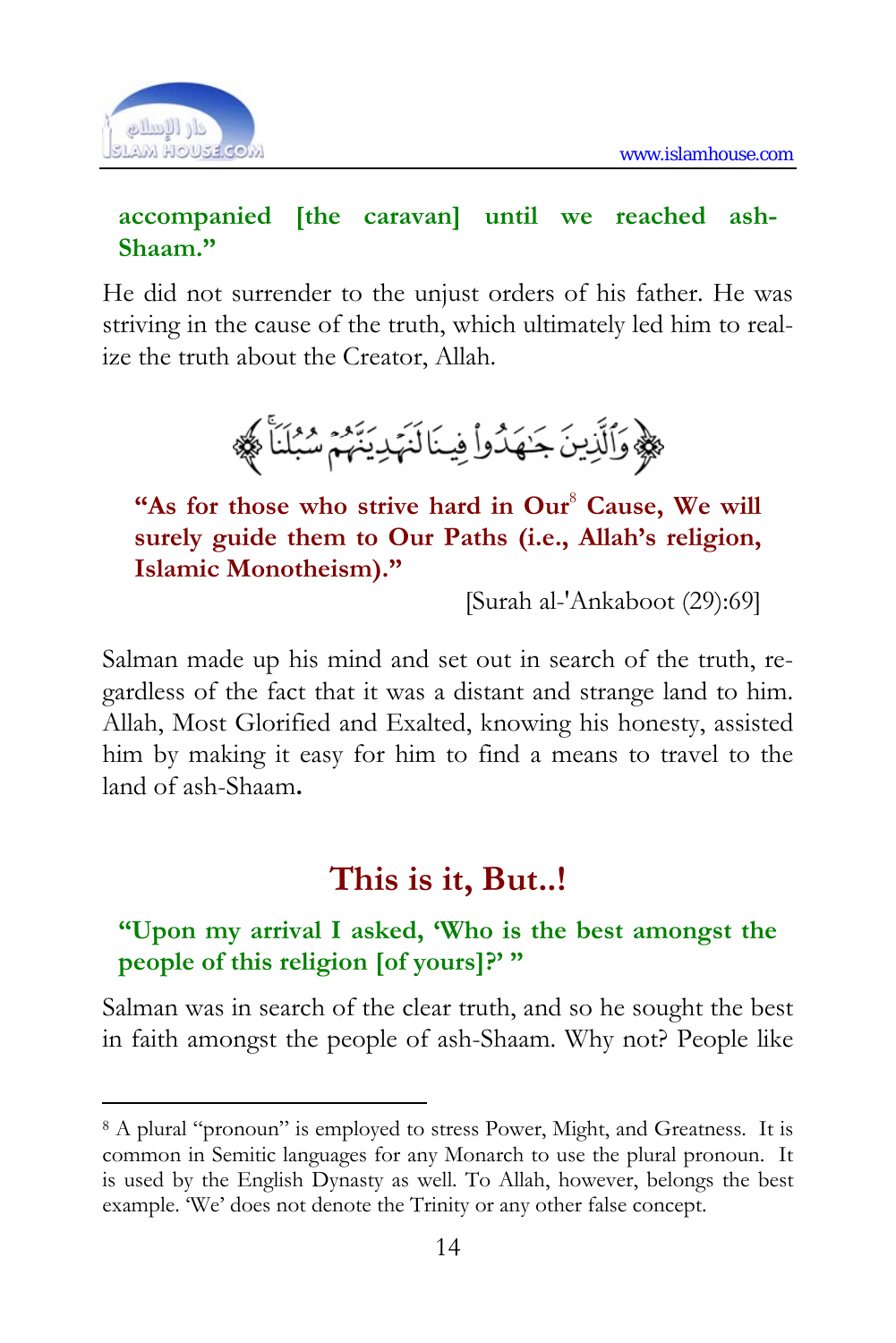

to choose the best food, the best spouse, and the best clothes. Salman was searching for the best in faith.

#### **"They said, 'The bishop. [He is] in the church.' I went to him and said, 'I like this religion, and I would love to be with you and serve you in your church, in order that I may learn from you and pray with you.' "**

Salman realized from the start that knowledge can only be gained by associating with its people. In return, he was ready to offer himself as a servant to the bishop. The humbleness of those searching for the truth draws them nearer and nearer to it. In the absence of humbleness, arrogance prevails; people see the signs of the truth, but their arrogance drives them away to their destruction.



**"And they belied them (Our Signs: proofs, evidences, verses, lessons, revelations, etc.) wrongfully and arrogantly, though their own selves were convinced thereof (that those Signs are from Allah)."** 

[Surah an-Naml (27):14]

Wealth, social status, and other material factors must not prohibit a person from seeking the truth, which will ultimately affect his future. All of these things will vanish, and the person will proceed to his grave with nothing except his deeds. These deeds are those of the heart (belief), and those of the tongue and limbs which are the manifestations of the deeds of the heart. Did I submit to my Creator? Did I live according to His Commands as explained in the Qur'aan and by the teachings of the Last Messenger, Mu-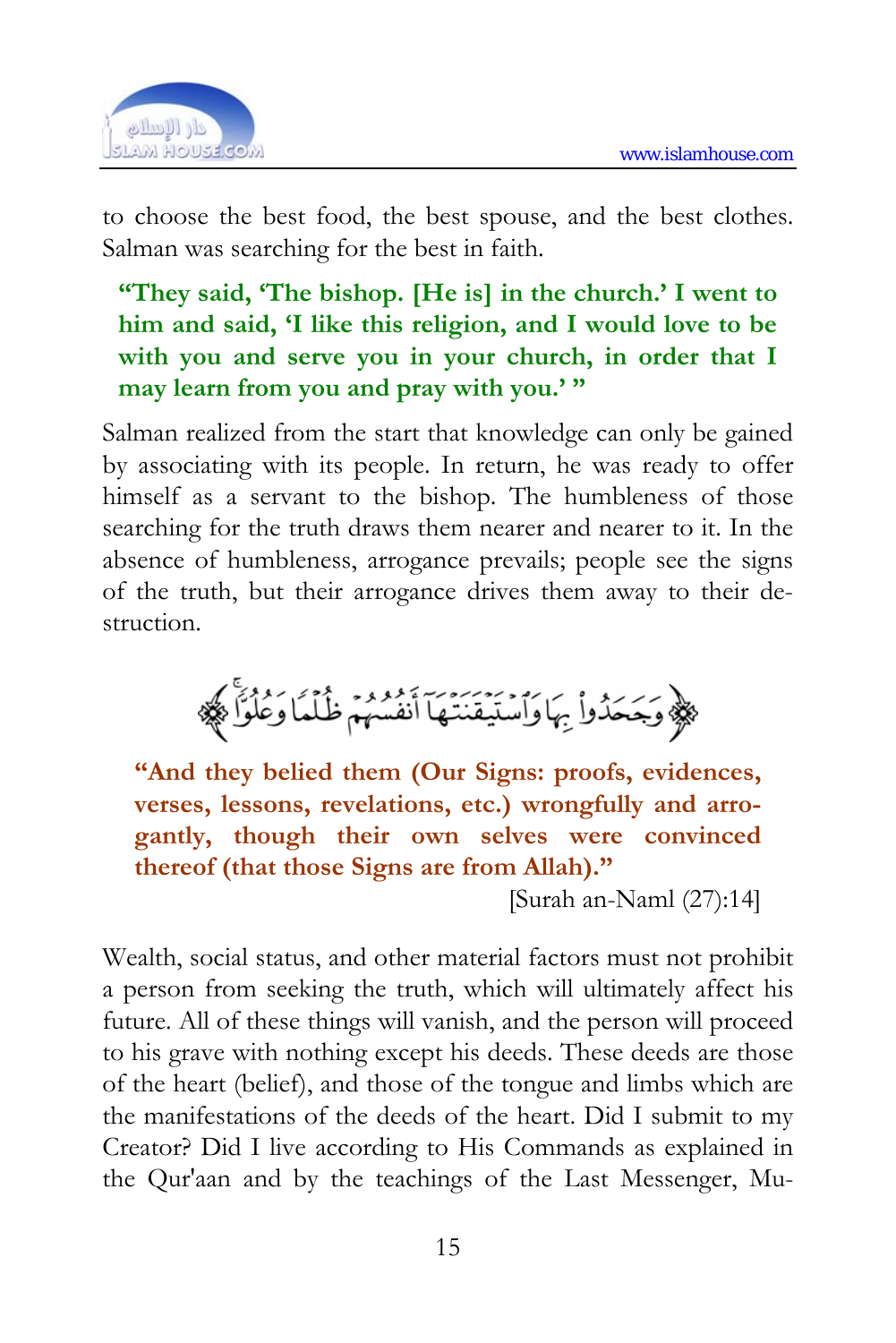

hammad . This is the only thing which will be of use on the Day of Recompense.



**"The Day whereon neither wealth nor sons will avail, \* except him who brings to Allah a clean heart (clean from disbelief, polytheism and hypocrisy)."** 

[Surah ash-Shu'araa'(26):88-89]

**"He said, 'You may enter and stay with me,' so I joined him." After some time, Salman discovered something of the bishop. He was a bad man who ordered and motivated his people to pay charity, only to keep it for himself. He did not give it to the poor. He had heaped up seven jars of gold and silver!** 

This is an example of the corrupt and evil people found in every time and place: the hypocrites and abusive people. Did Salman stop there with that corrupt man? No! He moved to the next stage in his search. He did not turn away from seeking the truth.

#### **"I despised him because of his deeds."**

It is clear that his hate of the bishop did not stop him from seeking the truth. Allah, the Most Exalted, guided him, knowing his sincere desire in finding the truth**.**

**"He [the bishop] died. The Christians gathered to bury him. I informed them that he was a bad man who ordered and motivated people to give him their charity only**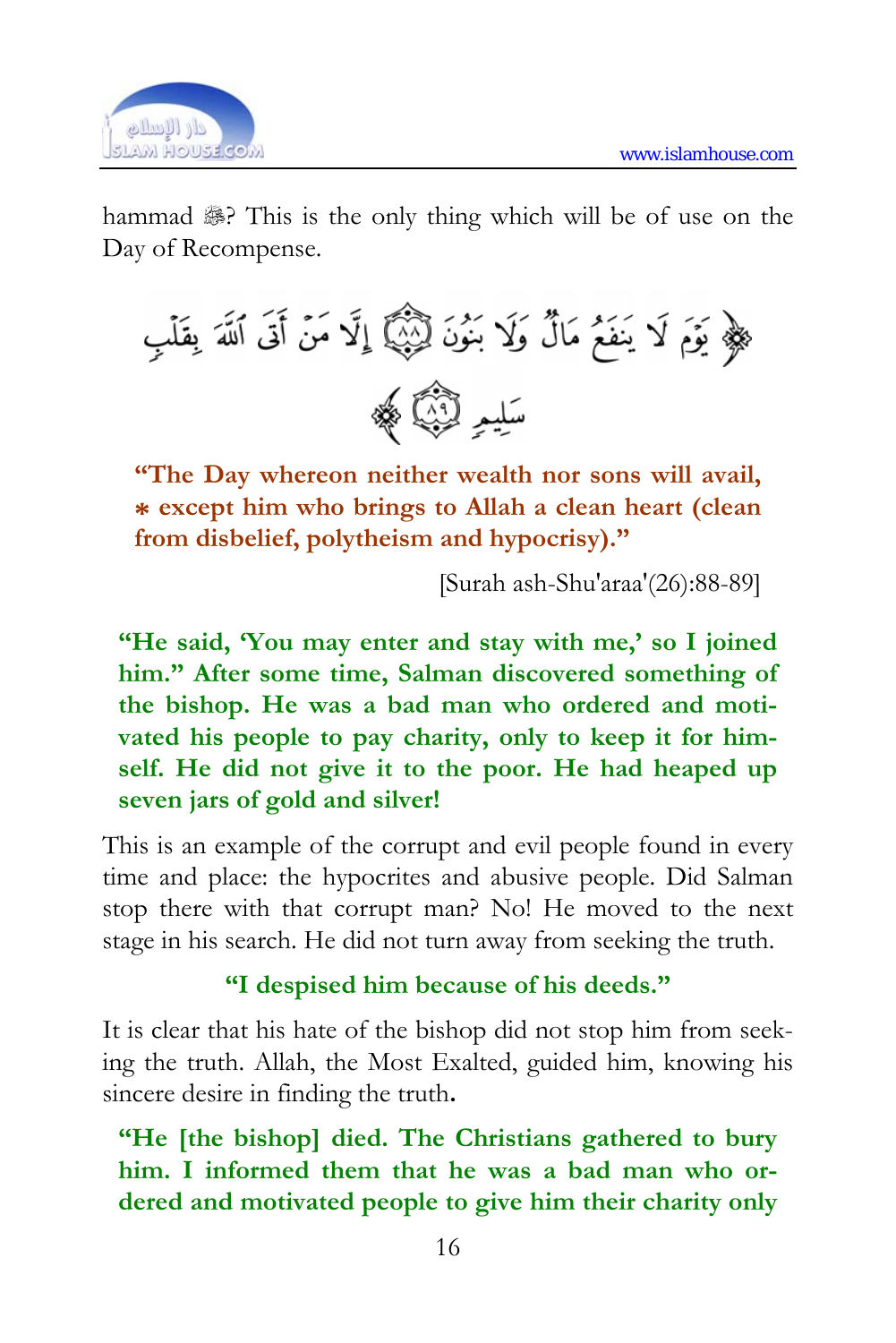

**to keep it for himself, and that he did not give any of it to the poor. They said, 'How do you know this?' I replied, 'I can show you his treasure.' They said, 'Show us!' I showed them the place [where he kept it] and they recovered from it seven jars heaped up with gold and silver. When they saw it they said, 'By Allah we will never bury him.' So they crucified him and stoned him**."<sup>9</sup>

## **The Urge is Strong**

**Salman said, "They replaced their bishop. I never saw anyone [from them] who prayed the five prescribed prayers better than him [the new bishop]; nor a man more detached from this worldly life and attached to the Hereafter; nor a person more committed to working day and night. I loved him more than anyone else I loved before."** 

There are five daily prescribed prayers in Islam. Allah taught Prophet Muhammad <sup>3</sup> the manner in which to perform these prayers as well as their timings. They are not the kind of 'prayers' which have been developed and are practiced by some people. Prayers are the foundation of Islam. If done according to the Prophet's <sup>\$</sup> way, they purify a person from the sins and wrongdoings that he may commit during the day.

<sup>9</sup> Editor's note: An important point to note here is that Salman did not turn away from what he thought was the truth at that time because of the actions of one person. He did not say, "Look at these Christians! The best of them is so evil!" Rather, he understood that he had to judge the religion by its beliefs, and not by its adherents.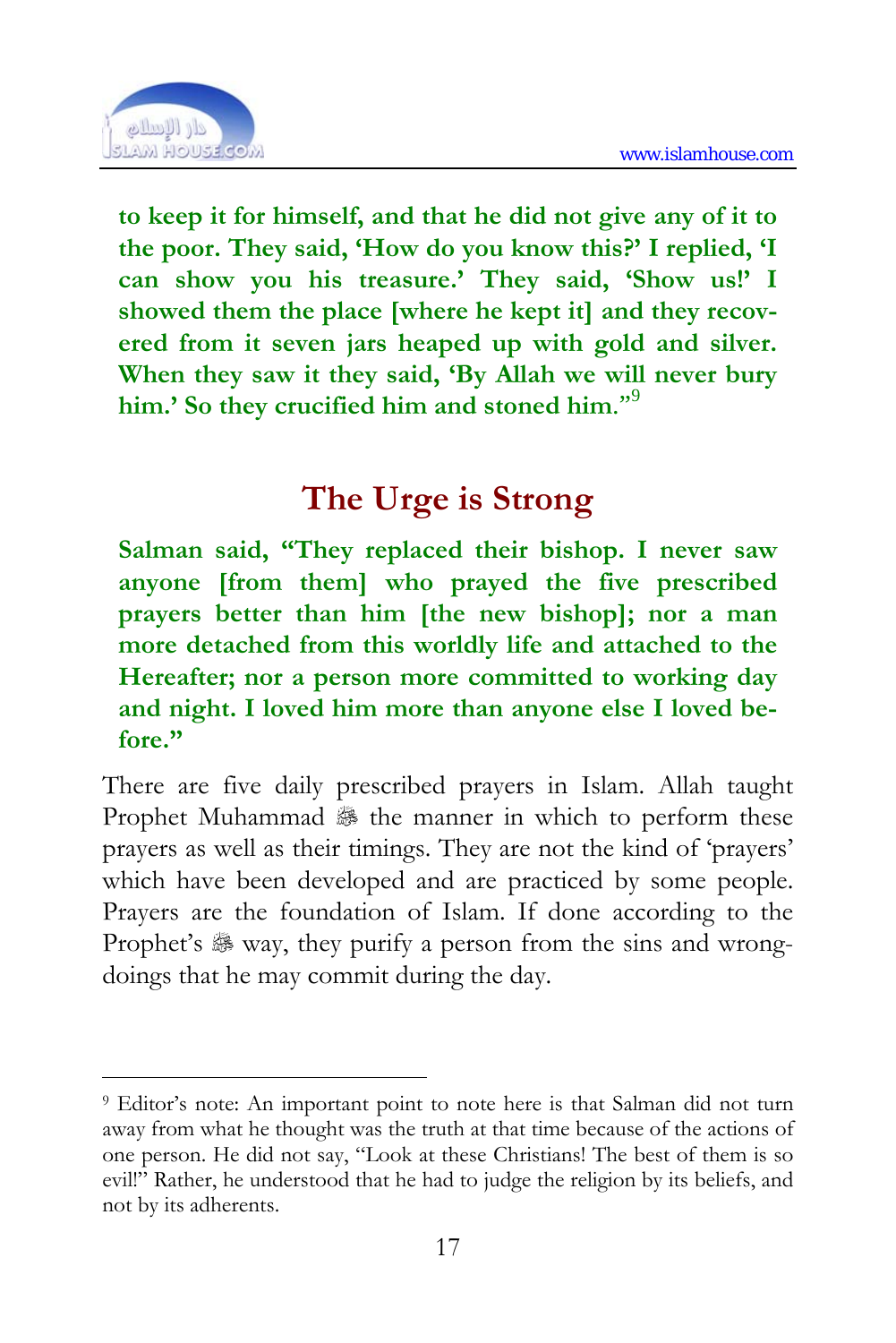

**"I stayed with him for sometime before his death. When his death approached I told him, 'O [so and so], I stayed with you and loved you more than anything else I loved before. Now the Decree of Allah [i.e., death] has come, so who do you recommend for me [to keep to], and with**  what do you order me?' "

Salman started to think about who he would accompany after the bishop's death. He again thought of searching for righteous people with sound knowledge. His desire and readiness to go after the truth was firm.

**"The bishop said 'By Allah! People are in total loss; they have altered and changed [the religion] they were upon. I do not know of anyone who is still holding to the religion I am upon except a man in al-Musil,**<sup>10</sup> **so join him.' [and he gave him his name]"** 

## **Another Move**

**When the man died, Salman moved to al-Musil and met the person he recommended. "I said to him, '[Such & such person] at the time of his death recommended me to join you. He told me that you are holding to the same [religion] as him.' The man of al-Musil told Salman to stay with him. 'I stayed with him and found him to be the best man holding on to the matter [religion]of his companion.' "** 

**"Soon he died," Salman said. When death approached him, Salman requested of him [as he did earlier with his** 

-

<sup>10</sup> Al-Musil: A major city in northwest Iraq.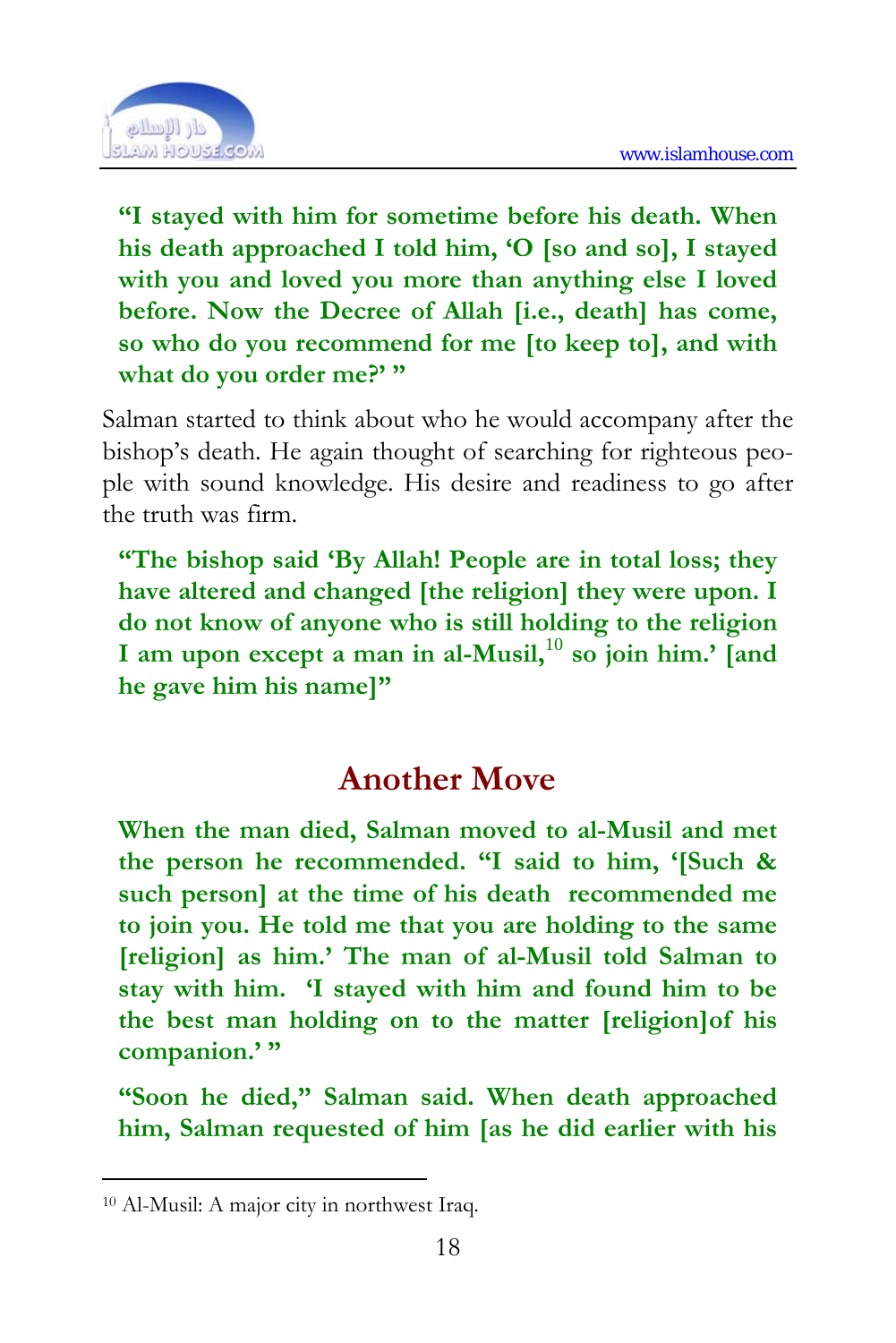

**first companion] to recommend a[no](#page-18-0)ther person who was upon the same religion. The man said, "By Allah! I don't know of anyone on the same matter [religion] as ours ex**cept a man in Naseebeen<sup>11</sup> and his name is [such and **such], so go and join him."** 

### **One More Move**

**"Following his death, I traveled to the man of Naseebeen." Salman found the man and stayed with him for a while. The same incidents occurred. Death approached and before he died, Salman came to the man and asked for his advice as to whom and where to go. The man recommended that Salman join another man in 'Amooreeyah**<sup>12</sup> **who was also upon the same religion.** 

**Salman moved to 'Amooreeyah after his companion died. He found his new reference and joined him on his religion. Salman [at that time] worked and, "earned some cows and one sheep."** 

A good and lawful way of earning is very important to the believer. Certainly the influence of money is great; many have sold themselves and their principles for a cheap price, and many become hypocrites for the sake of money. There are those,though, that stand up for the truth regardless of whatever they may lose. This brings peace to the heart and mind**.**

<sup>11</sup> Naseebeen: A city on the road between al-Musil and ash-Shaam.

<span id="page-18-0"></span><sup>12 &#</sup>x27;Amooreeyah: A town that was part of the Eastern Region of the Roman Empire.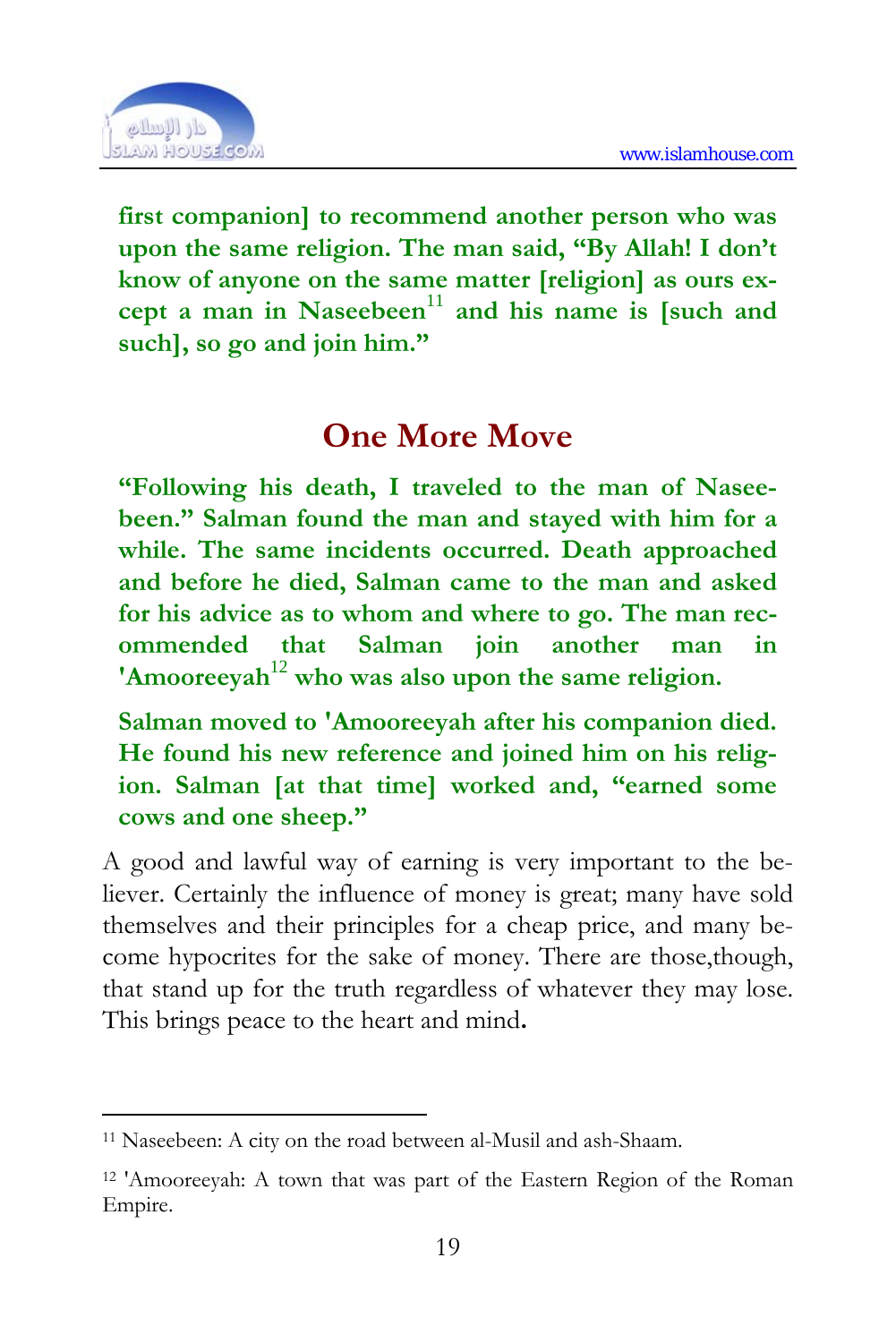

## **The Big Move**

**Death approached the man of 'Amooreeyah. Salman repeated his requests, but [this time] the answer was different. The man said, "O son! I don't know of anyone who is upon the same [religion] as we are. However, a Prophet will emerge in your lifetime, and this Prophet is on the same religion as Abraham."** 

The bishop knew the Path of Abraham. It is the origin of Monotheism, and calls to the worship of Allah Alone. The bishop knew well what Abraham recommended his children,

﴾ وَوَصَّىٰ بِهَآ إِبْرَٰهِــُمُ بَنِيهِ وَيَعۡقُوبُ يَبَنِيَّ إِنَّ ٱللَّهَ ٱصۡطَفَىٰ لَكُمُ ٱلَّذِينَ فَلَا تَمُوتُنَّ إِلَّا وَأَنتُم مُّسۡلِمُونَ لِّلَّيْلَ}

**"And this (submission to Allah, i.e. Islam) was enjoined by Abraham upon his sons and (so did) Jacob, saying, 'O my sons! Allah has chosen for you the (true) religion, then die not except on the Faith of Islam.' "** 

[Surah al-Baqarah (2):132]

Abraham married Sarah and Haajar (Hagar). From his descendants with his union with Sarah were Isaac, Jacob, Joseph, David, Solomon, Moses and Jesus, peace be upon them all; and from his descendants with his union with Haajar were Ishmael and Muhammad  $\ddot{\text{m}}$ . Ishmael was raised in Becca (known also as Makkah) in Arabia, and Muhammad 38 was from his descendants.

The man knew that the faith of Abraham is the true faith to be followed. He must have read the promise of Allah to raise a 'Great Nation' from the lineage of Ishmael (Genesis 21:18), and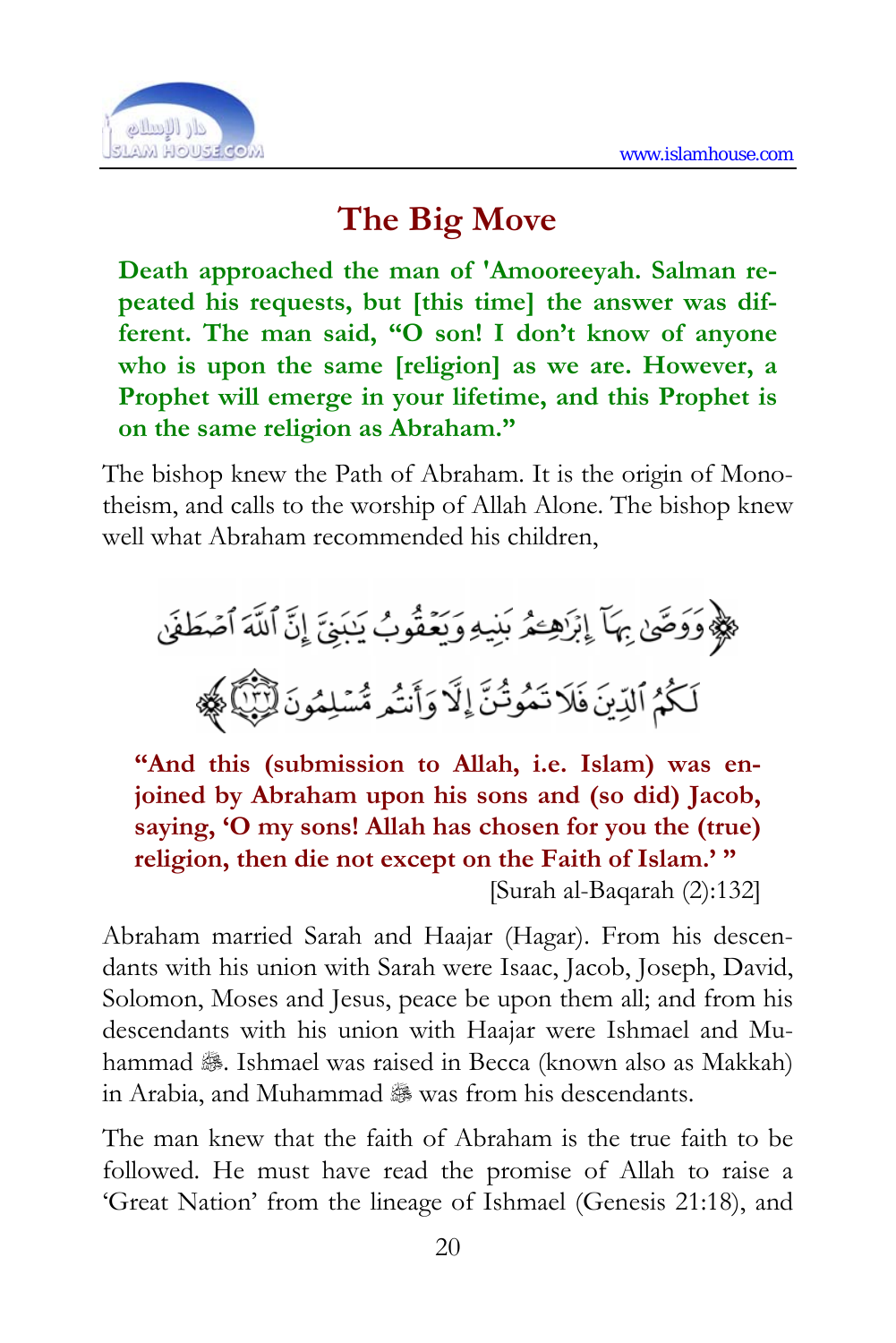

so he recommended Salman to go and join the Prophet ..., who is from the descendants of Ishmael, who submits to Allah and follows the path of Abraham.

﴾ وَبَّنَا وَأَبْعَثْ فِيهِمْ رَسُولًا مِّنْهُمْ يَتْلُواْعَلَيْمُ ءَايَنتِكَ وَيُعَلِّمُهُمُ ٱڶ۫ڮٺؘڹۘۅؘٲڵؚڂؚڬڡؘةؘۅؘؽؙڒؚٙڮۭۨؠٕۭۜمَّ إِنَّكَأَنتَ ٱلۡعَزِيزُ ٱلۡكَٰٓكِيمُ ٱلۡثَيْنَ

**"Our Rubb!**<sup>13</sup> **Send amongst them a Messenger of their own, who shall recite unto them Your Verses and instruct them in this Book (this Qur'aan) and 'Al-Hikmah' (Full knowledge of Allah's Laws or Jurisprudence or wisdom or Prophethood, etc.), and shall sanctify them. You are the All-Mighty, the All-Wise."**  [Surah al-Baqarah (2):129]

﴿ ثُمَّ أَوْحَيْنَآ إِلَيۡكَ أَنِ ٱتَّبِعۡ مِلَّةَ إِبۡزَهِيـمَ حَنِيفًا ۖ وَمَا كَانَ مِنَ ٱلۡمُشۡرِكِينَ ٱلۡلَّهِمَٰۚ

**"Then, We have inspired you (O Muhammad 3) (saying), 'Follow the religion of Abraham 'Hanifan' (Islamic Monotheism, to worship none but Allah) and he was not of the 'mushrikoon' [i.e., polytheists, pagans,**

<sup>13</sup> Rubb: Allah is Ar-Rubb: He is the One Who gives all things the power to grow, move and change, to Whom belongs the Creation and Commandment. He is The Master Who has no equal in His Sovereignty, Predominance, and Highness, and He is The One Who Provides and Sustains all that exists.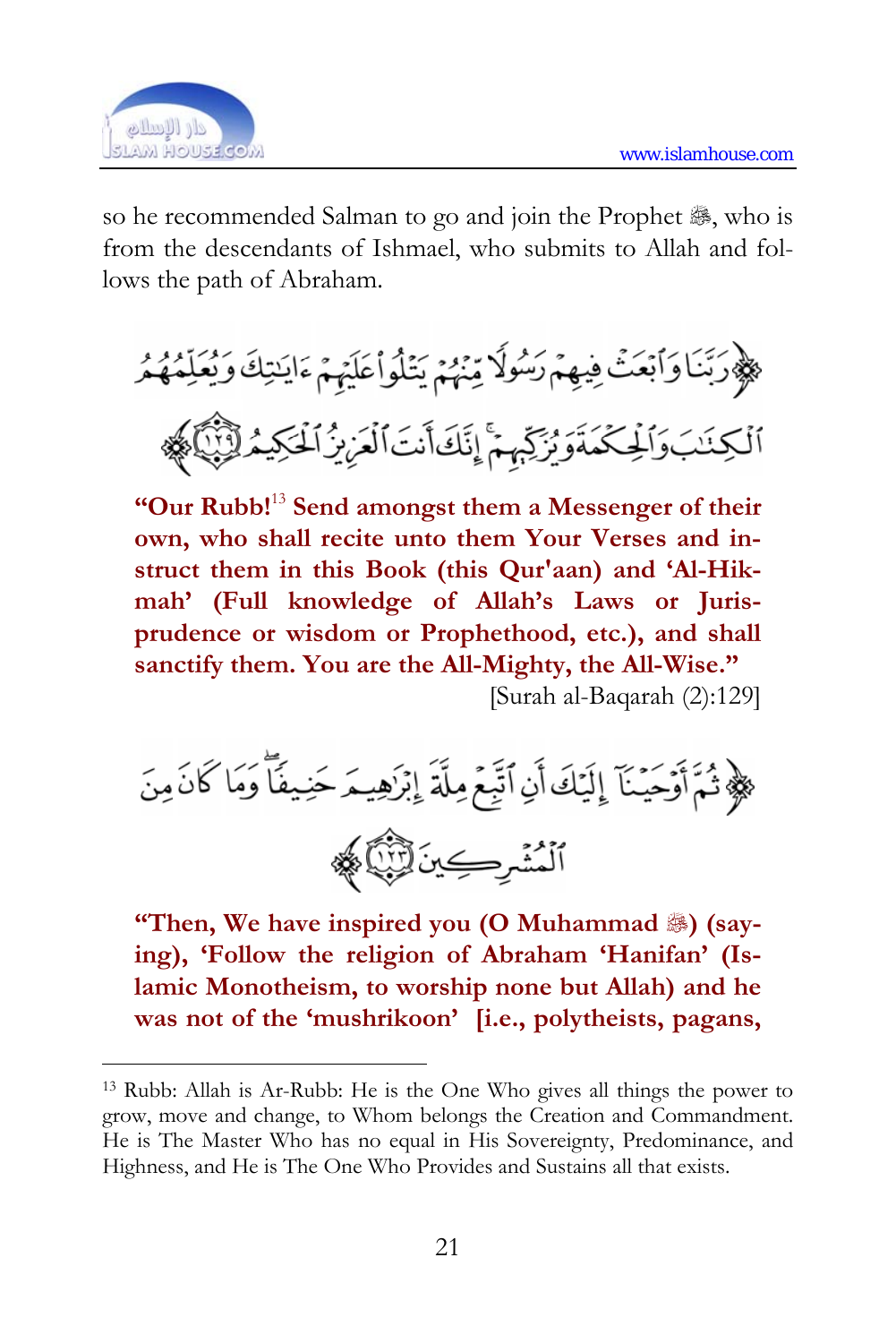

**idolaters, disbelievers in the Oneness of Allah and in His Messenger , those who worship others along with Allah or set up rivals with (or partners to) Allah etc.] ' "** 

[Surah an-Nahl (16):123]

**"Verily, those among mankind who have the best claim to Abraham are those who followed him, and**  this Prophet (Muhammad **3**) and those who have **believed (Muslims). And Allah is the Wali (Protector and Helper) of the believers."** 

[Surah Aali 'Imraan (3):68]

**The man described this Prophet, saying, "He will be sent with the same religion as Abraham. He will come from the land of Arabia and will migrate to a place located in between two lands filled with black stones [as if burned by fire]. There are palm trees spread in the midst of these two lands. He can be recognized by certain signs. He [will accept] and eat [from] the [food] which has been given as a gift, but will not eat from charity. The seal of Prophethood will be between his shoulders. If you can move to that land, then do so."**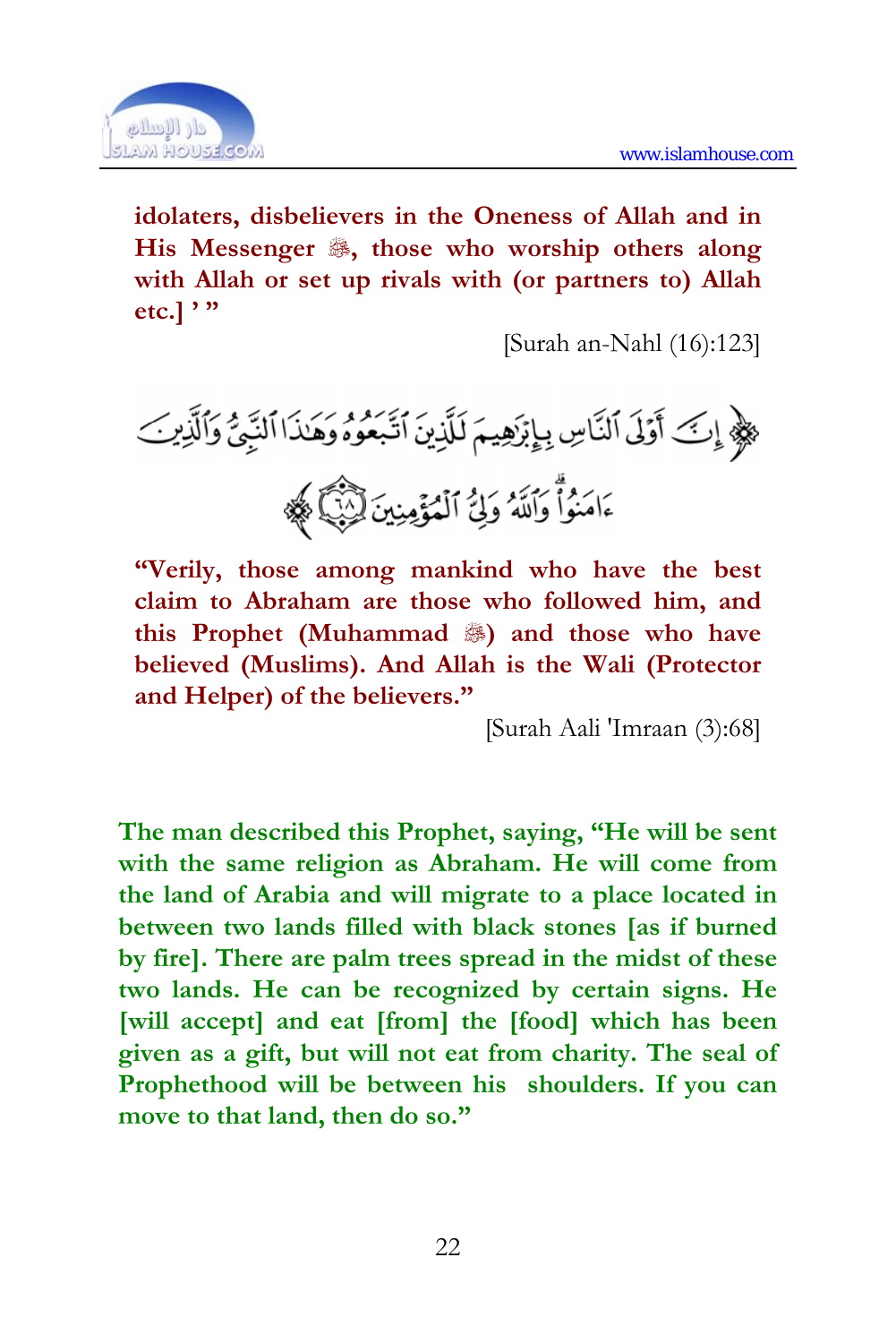

The man knew about the coming of a Prophet from Arabia, from the brethren of the Israelites (Deuteronomy 18, 17-18: "I will raise a prophet from among their Brethren, like unto thee (i.e.,  $Moses)$ <sup>14</sup> and will put My Words in his mouth.<sup>15</sup> And he shall

| Area of Comparison                            | <b>Jesus</b>                        | Muham-<br>mad .                | <b>Moses</b>                   |
|-----------------------------------------------|-------------------------------------|--------------------------------|--------------------------------|
| Birth                                         | Usual                               | Usual                          | Usual                          |
| Family Life                                   | Not Married.<br>no Children         | Married,<br>Children           | Married,<br>Children           |
| Death                                         | Did Not Die                         | Usual                          | Usual                          |
| Forced Immigration (in<br>Adulthood)          | None                                | To<br>Madinah                  | To Median                      |
| Writing Down of Reve-<br>lation               | After him                           | In his life-<br>time           | In his life-<br>time           |
| Acceptance of Leader-<br>ship (by his people) | Rejected by<br>most Israel-<br>ites | Rejected<br>then ac-<br>cepted | Rejected<br>then ac-<br>cepted |

<u>.</u> 14 A Prophet Like Unto Moses:

<sup>15</sup> Muhammad <sup>38</sup> was forty years of age when he was in the cave of Hira in Makkah when the Archangel Gabriel Commanded him to, **"Read"** or **"Recite"**. Muhammad was terrified and replied, "I am not learned!" Then the Angel recited and the Prophet & rehearsed the Words of Allah,

﴿ آَقَرَأْ بِٱسۡمِ رَبِّكَ ٱلَّذِى خَلَقَ لَّيۡبَيۡۖ خَلَقَ ٱلۡإِنسَٰنَ مِنۡ عَلَقٍ لِّيۡبَٰٓ ۚ ٱقۡرَأۡ وَرَبُّكَ ٱلْأَكْرَمُ لِّيُّ}َ ٱلَّذِى عَلَّمَ بِٱلْقَابِرِ لِّيُّ}ِ عَلَّمَ ٱلْإِنسَـٰنَ مَا لَمْ يَغَلِّمُ لِنَّبِيًّا لِهِمَج

**"Read! In the Name of Your Rubb Who has created (all that exists). \* He Who has created man from a clot (a piece of thick**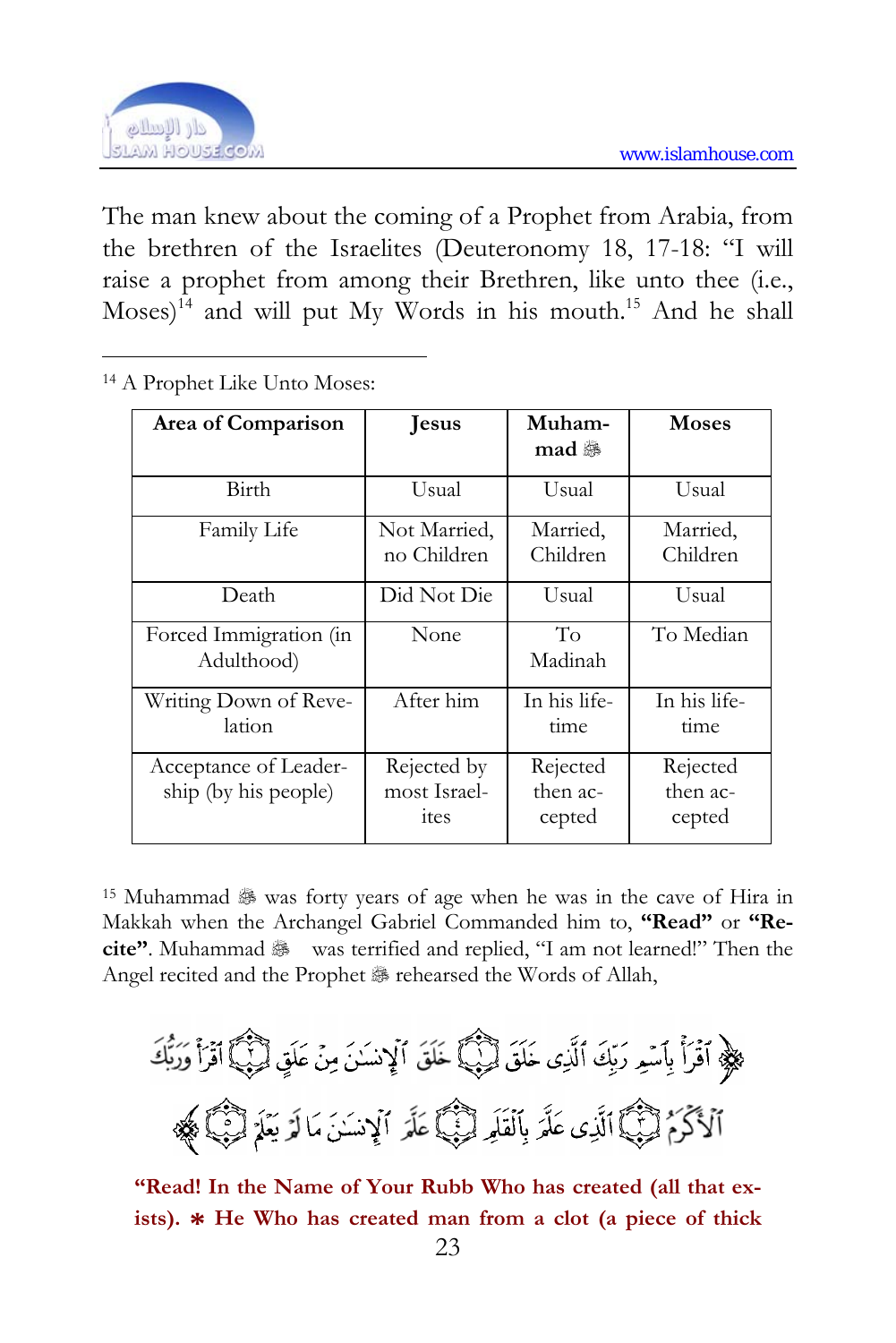

speak unto them all that I shall command him"). Certainly, this verse is not in reference to Jesus as Paul tried to interpret it (Acts 13:22-23). Jesus was neither from the descendants of Ishmael, and being an Israelite himself,<sup>16</sup> he was not from their [the Israelite's] 'brethren'.

The man knew what was mentioned in their book about God's Revelation coming from Teman (North of the City of Medinah in Arabia, according to J. Hasting's Dictionary of the Bible), and the 'holy one' coming from Paran.17 According to Genesis 21:21, the wilderness of Paran was the place where Prophet Ishmael  $\mathbb{R}^3$  settled and had twelve children, amongst them Kedar the second son of Ishmael . In Isaiah 42:1-13, 'the beloved of God' is linked to the descendants of Kedar, the ancestor of Prophet Muhammad &

When Prophet Muhammad & called the People in Makkah to submit to Allah, most of them refused, and they in turn plotted to kill the Prophet ... He along with those who accepted Islam was commanded by Allah to migrate to the city of Medinah. Soon, a battle took place at Badr between the 'few and ill-armed', represented by Muhammad 38 and his followers, and the pagans

**congealed blood). \* Read! And Your Rubb is the Most Generous. \* Who has taught (the Writing) by the pen (the first person to write was Prophet Enoch. Idris, ). He has taught mean that which he knew not."** 

[Surah al-'Alaq (96):1-5]

16 Note also that the Bible refers to the Israelites as the "brethren" of the Ishmaelites: e.g. Gen. 16: 12 & Gen 25:18.

17 "God (His revelation) came from Teman, and the Holy One from Mount Paran. Selah. His glory covered the heavens, and the earth was full of his praise." [Habakkuk 3:3]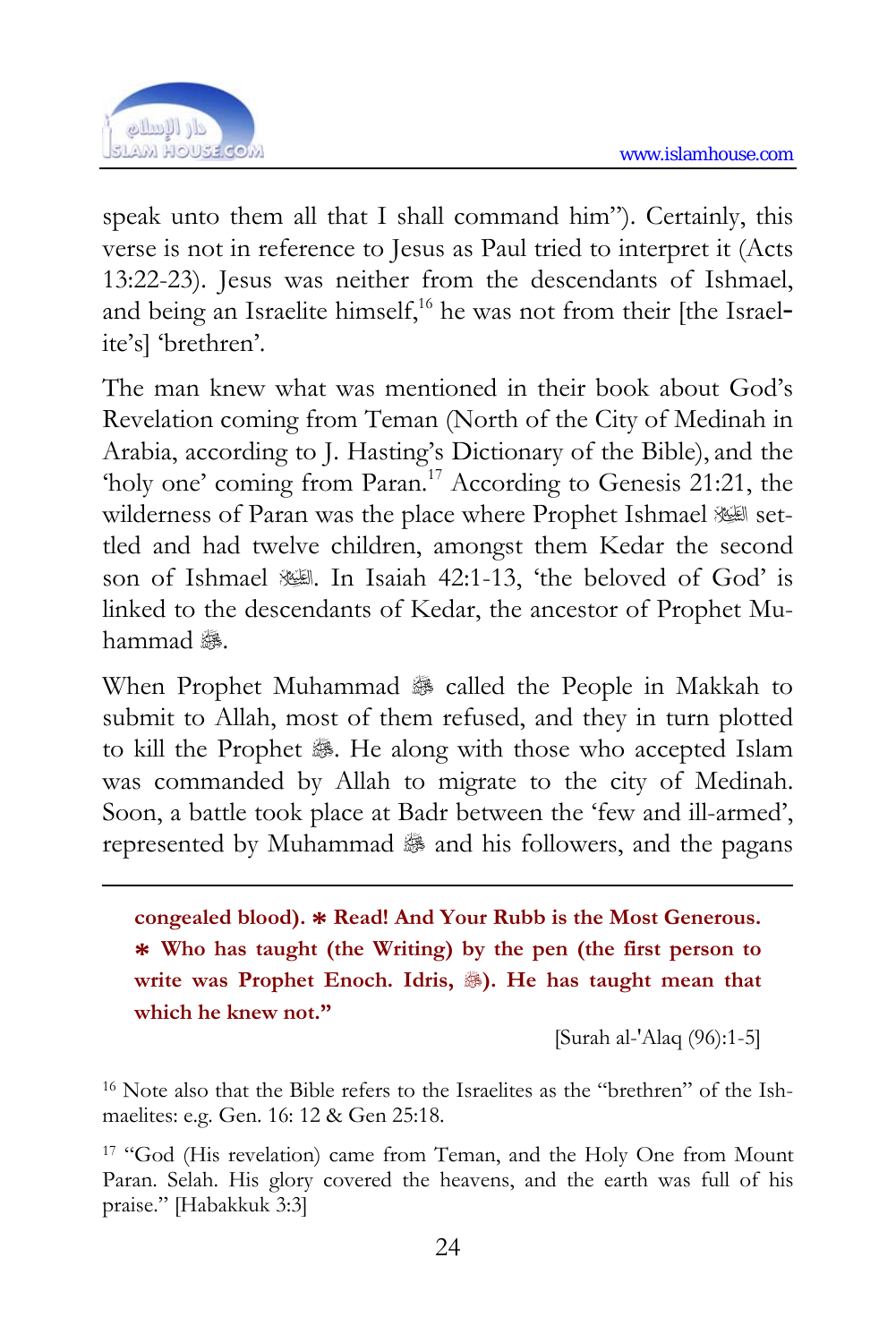

from Makkah a year after the Prophet's <sup>5</sup> migration. The Prophet & and his companions were victorious (Isaiah 21: 13-17).

The man knew that Jesus told of the coming of Prophet Ahmad  $\mathcal{L}(M)$ .<sup>18</sup> These were the good tidings which Allah spoke about on the tongue of Jesus,

﴿ وَإِذْ قَالَ عِسَى ٱبْنُ مَرْيَمَ يَبَنِيَ إِسْرَةٍ بِلَ إِنِّي رَسُولُ ٱللَّهِ إِلَيْكُمْ مُّصَدِّقًا لِّمَابَيْنَ يَدَىَّ مِنَ ٱلنَّوَرَىٰةِ وَمُبَشِّرًا بِرَسُولِ يَأْتِي مِنْ بَعَٰدِي ٱسْمُهُ ٓ أَحْمَدُ وَلِمَجْم

**"And (remember) when Jesus, son of Mary said: 'O children of Israel! I am the Messenger of Allah unto you confirming the Torah (which came) before me, and giving glad tidings of a Messenger to come after me, whose name shall be Ahmad.' "** 

[Surah as-Saff (61):6]

#### **The man died, and Salman stayed in 'Amooreeyah. One day, "Some merchants from the tribe of Kalb**<sup>19</sup> **passed by**

-

<sup>18</sup> Ahmad literally means: "One who praises Allah more than others". It is the second name of Prophet Muhammad & who said in an authentic hadith, "I have five names: I am Muhammad and Ahmad, I am Al-Maahi through who Allah will eliminate (infidelity), I am Al-Haashir who will be the first to be resurrected, all other people being resurrected thereafter, and I am also Al-'Aaqib [i.e., there will be no Prophet after me]. This narration is reported in Sahih al-Bukhaari, the most authentic collection of Prophetic sayings, actions and traditions. (V.4, # 732, English-Arabic. Published by Dar-Arabia, Beirut, Lebanon)

<sup>19</sup> An Arab tribe.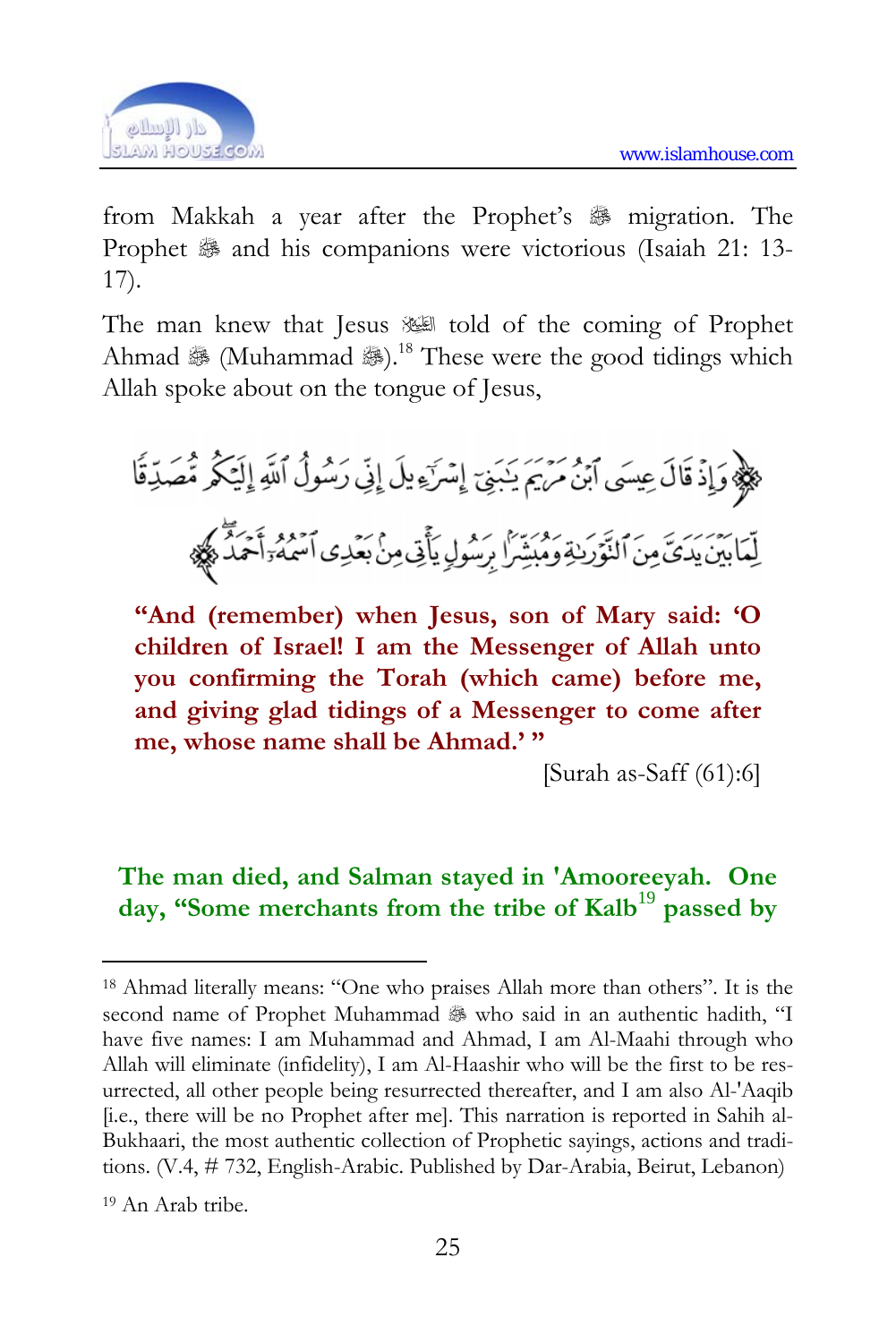

**me," Salman said, "I told them, 'Take me to Arabia and I will give you my cows and the only sheep I have.' " They said, "Yes." Salman gave them what he offered, and they took him with them. When they reached Waadi al-Quraa [close to Medinah], they sold him as a slave to a Jew. Salman stayed with the Jew, and he saw the Palm trees [his previous companion had described]. "I hoped that this would be the same place described by my companion," Salman said. One day, a man who was a first cousin to Salman's master from the Jewish tribe of Bani Quraidha in Medinah came visitin[g. H](#page-25-0)e bought Salman from his Jewish master, "He took me with him to Medinah. By Allah! When I saw it, I knew it was the place my companion described."** 

**"Then Allah sent His Messenger [i.e., Muhammad ]. He stayed in Makkah as long as he did.**<sup>20</sup> **I did not hear anything about him because I was very busy with the work of slavery, and then he migrated to Medinah."** 

**Salman continued saying, "[One day,] I was on a palmtree on top of one of its date-clusters doing some work for my master. A first cousin of his came and stood in front of him [his master was sitting] and said, 'Woe to Bani Qeelah [people of the tribe Qeelah], they are gathered in Qibaa'**<sup>21</sup> **around a man who came today from Makkah claiming to be a Prophet!' "** 

**"I trembled so fiercely when I heard him that I feared that I would fall on my master. I descended and said, 'What are you saying!? What are you saying!?' My master** 

<u>.</u>

<sup>20</sup> Thirteen years after he received the revelation from Allah.

<span id="page-25-0"></span><sup>21</sup> In the city of Medinah.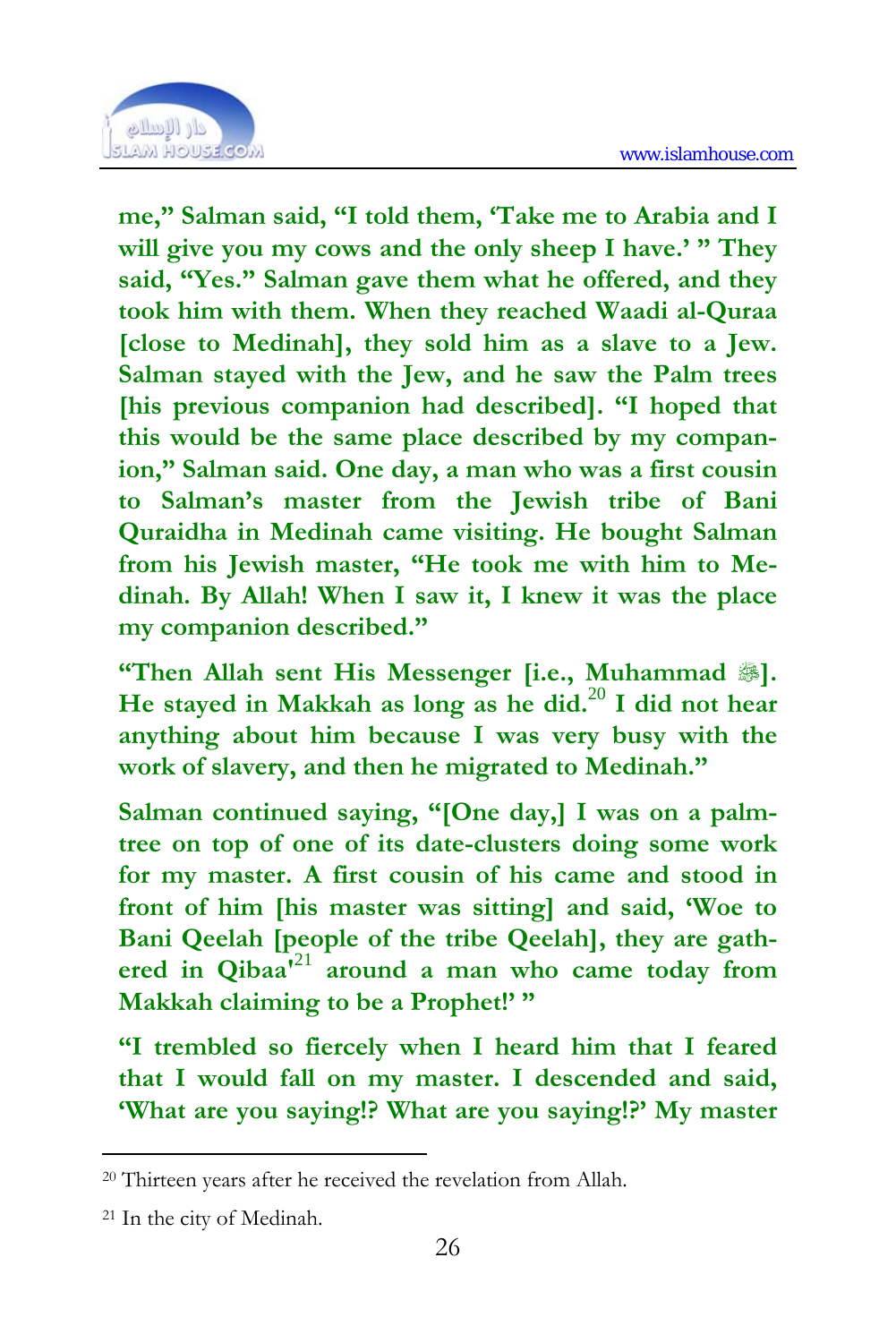

**became angry and punched me with a powerful punch saying, 'What business do you have in this [matter]? Go and mind your business.' I said, 'Nothing! I just wanted to be sure of what he was saying.' "** 

**"On that evening, I went to see the Messenger of Allah while he was in Qibaa'. I took something with me which I had saved. I went in and said, 'I was told that you are a righteous man and that your company [who] are strangers [here] are in need. I want to offer you something I saved as charity. I found that you deserve it more than anyone else.' " Salman said, "I offered it to him; he said to his companions, 'Eat,' but he himself kept his hand away [i.e., did not eat]. I said to myself, 'This is one [i.e., one of the signs of his Prophethood].' "** 

**Following this encounter with the Prophet , Salman left to prepare for another test! This time he brought a gift to the Prophet in Medinah. "I saw that you do not eat from that given as charity, so here is a gift with which I**  wish to honor you." The Prophet <sup>\$</sup> ate from it and or**dered his companions to do the same, which they did. I said to myself, 'Now there are two [i.e., two of the signs of Prophethood].' "** 

**On the third encounter, Salman came to Baqee'-ul-Gharqad [the burial site of the Prophet's companions] where the Prophet was attending the funeral of one of his companions. Salman said, "I greeted him [with the greeting of Islam: 'Peace be upon you'], and then moved towards his back attempting to see the seal [of Prophethood] which was described to me by my companion.** When he  $\frac{48}{36}$  saw me [doing so], he knew that I **was trying to confirm something described to me. He**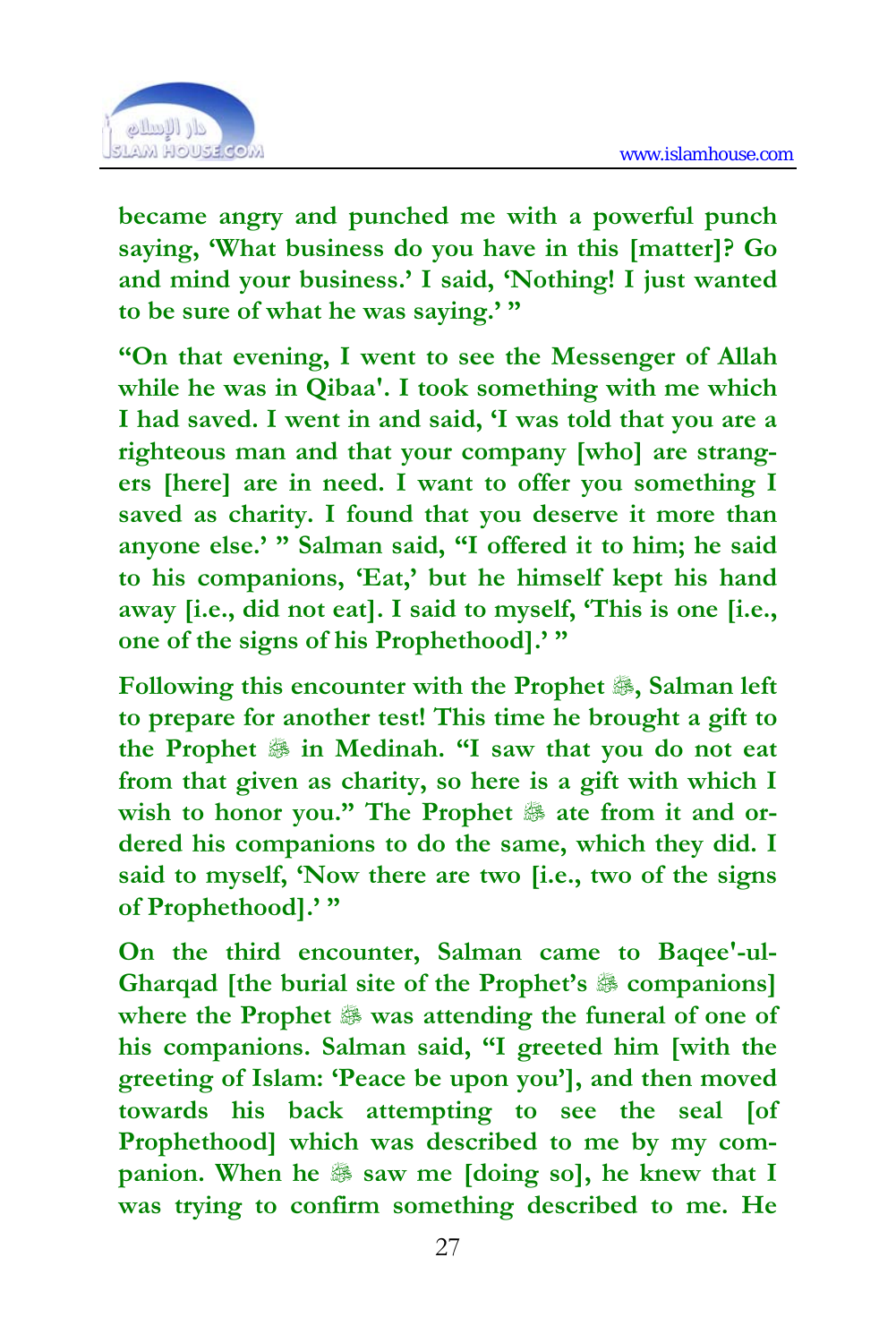

**took the garment off his back and I looked at the seal. I recognized it. I fell down upon it, kissing it and crying.**  The Messenger of Allah <sup>\$\$</sup> told me to move around [i.e., **to talk to him]. I told him my story as I did with you, ibn 'Abbaas [remember that Salman is telling his story to ibn 'Abbaas]. He [the Prophet ��] liked it so much he wanted me to tell my story to his companions."** 

### **Slavery to Allah Alone**

Salman continued to tell his story to ibn 'Abbaas:

**He still belonged to his master. He missed two battles fought against the pagans of Arabia. The Prophet said to him, "Make a contract [with your master] for your freedom, O Salman." Salman obeyed and made a contract [with his master] for his freedom. He reached an agreement with his master in which he would pay him forty ounces of gold and would plant and successfully raise three hundred new palm trees. The Prophet said to his companions, "Help your brother."** 

**They helped him with the trees and gathered for him the specified quantity. The Prophet**  $\frac{35}{20}$  **ordered Salman to dig the proper holes to plant the saplings, and then he planted each one with his own hands. Salman said, "By Him in Whose hands is my soul [i.e., Allah], not a single tree died." Salman gave the trees to his master. The Prophet gave Salman a piece of gold that was the size of a chicken egg and said, "Take this, O Salman, and pay [i.e., your master] what you owe." Salman said, "How much is this in regards to how much I owe!" The Prophet said, "Take it! Allah will [make it] equal to**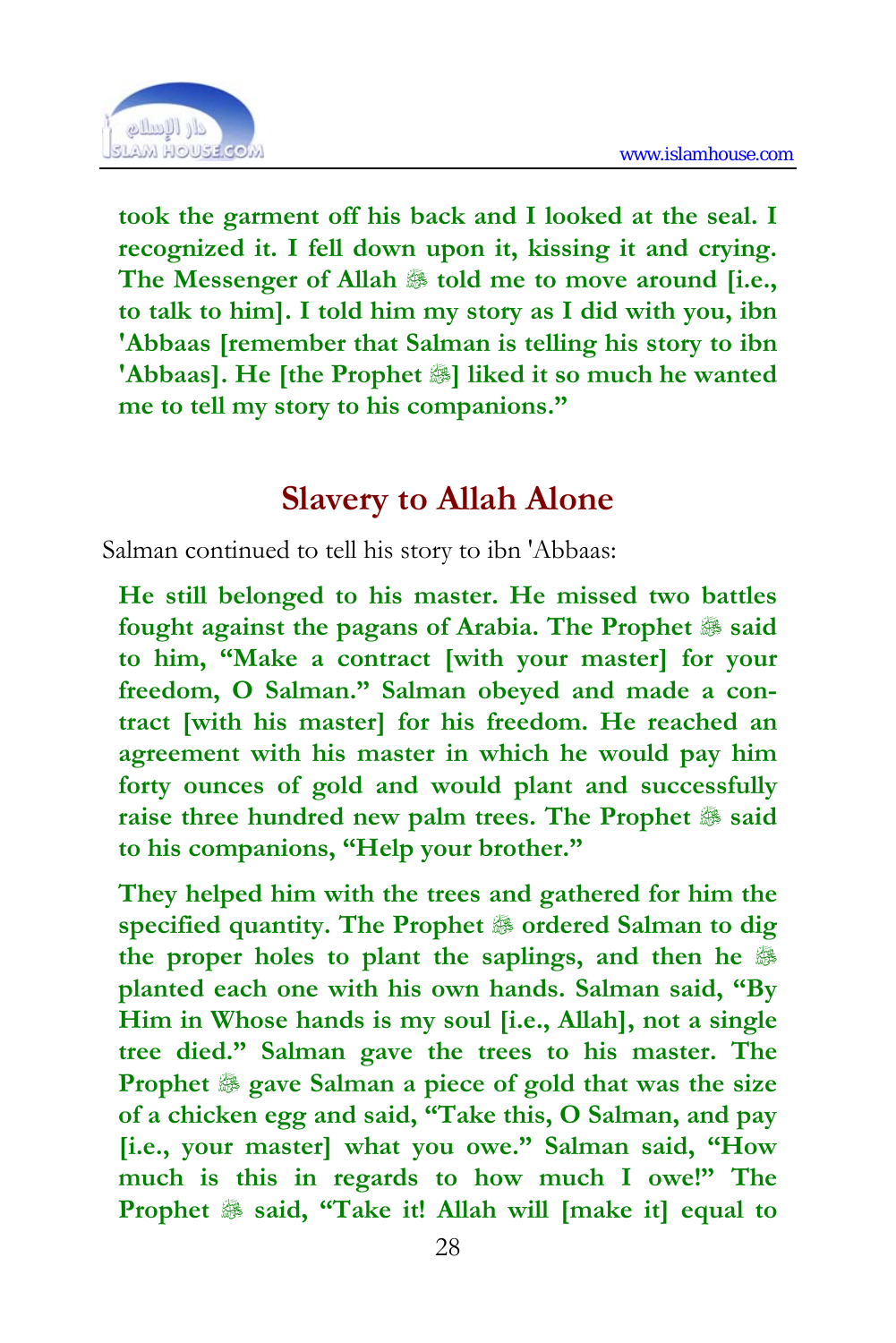

**what you owe."**<sup>22</sup> **I took it and I weighed a part of it and it was forty ounces. Salman gave the gold to his master. He fulfilled the agreement and he was released.** 

**From then on, Salman became a close companion of the Prophet .** 

One of the great companions of the Prophet  $\mathcal{F}$  by the name of Abu Hurairah reported, "We were sitting in the company of Allah's Messenger & when Surah al-Jumu'ah [Surah 62] was revealed. He recited these words,



**"And [He (Allah) has sent him (Muhammad) also to] other (Muslims) who have not joined them (but they will come)."** 

[Surah al-Jumu'ah (62):3]

A person amongst them said, 'O Allah's Messenger! Who are those who have not joined us?' But Allah's Messenger 3 made no reply. Salman al-Farisee was amongst us. The Messenger of Allah  $\mathcal{B}$  placed his hand on Salman and then said, 'By the One in Whose Hands is my soul, even if faith were near Ath-Thurayyaa' (Plaeiades, the seven stars), men from amongst these [i.e. Salman's folk] would surely attain it.' " [Sunan at-Tirmidhi]

-

<sup>22</sup> A miracle from Allah.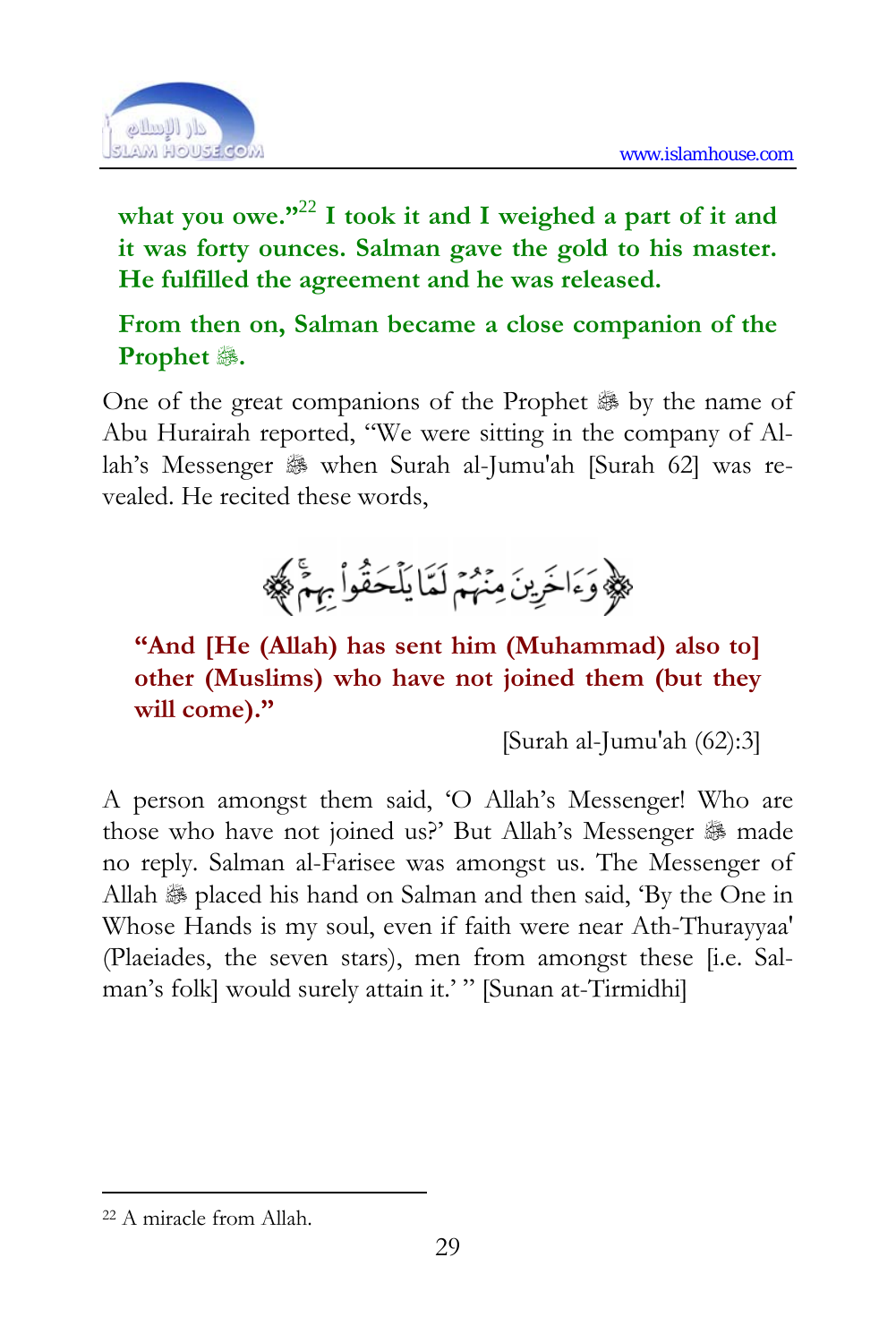

## **But They will Come!**

Many in this world are like Salman, searching for the truth about the True and Only One God. This story of Salman is similar to stories of people in our own time. The search of some people took them from one church to another, from church to Buddhism or Passiveness, from Judaism to 'Neutrality', from religion to meditations to mental abuse. I have met and heard about some who shifted from one idea to another, but were too 'afraid' of even wanting to know something about Islam! When they met some Muslims, however, they opened their minds. The story of Salman is that of a long search. You could make your search for truth shorter by benefiting from his.